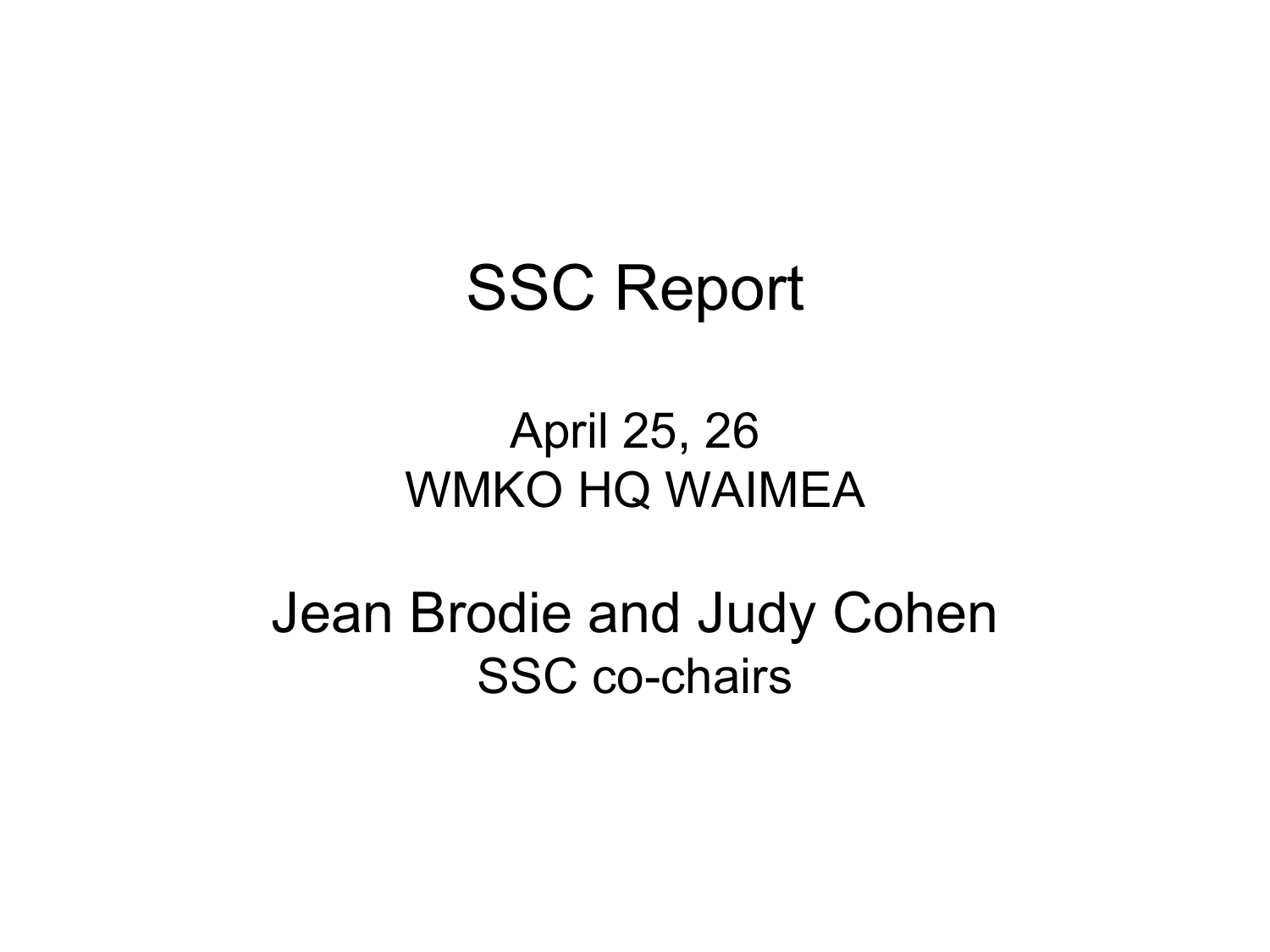# Thank you Judy and Shri!!

The Keck SSC wishes to thank Judy Cohen (SSC co-Chair) and Shri Kulkarni (COO Director) for their tireless efforts on behalf of the Keck Observatory over many years. Their inspired leadership has been crucial in maintaining WMKO's position at the

forefront of ground-based OIR astronomy in an increasingly competitive landscape.

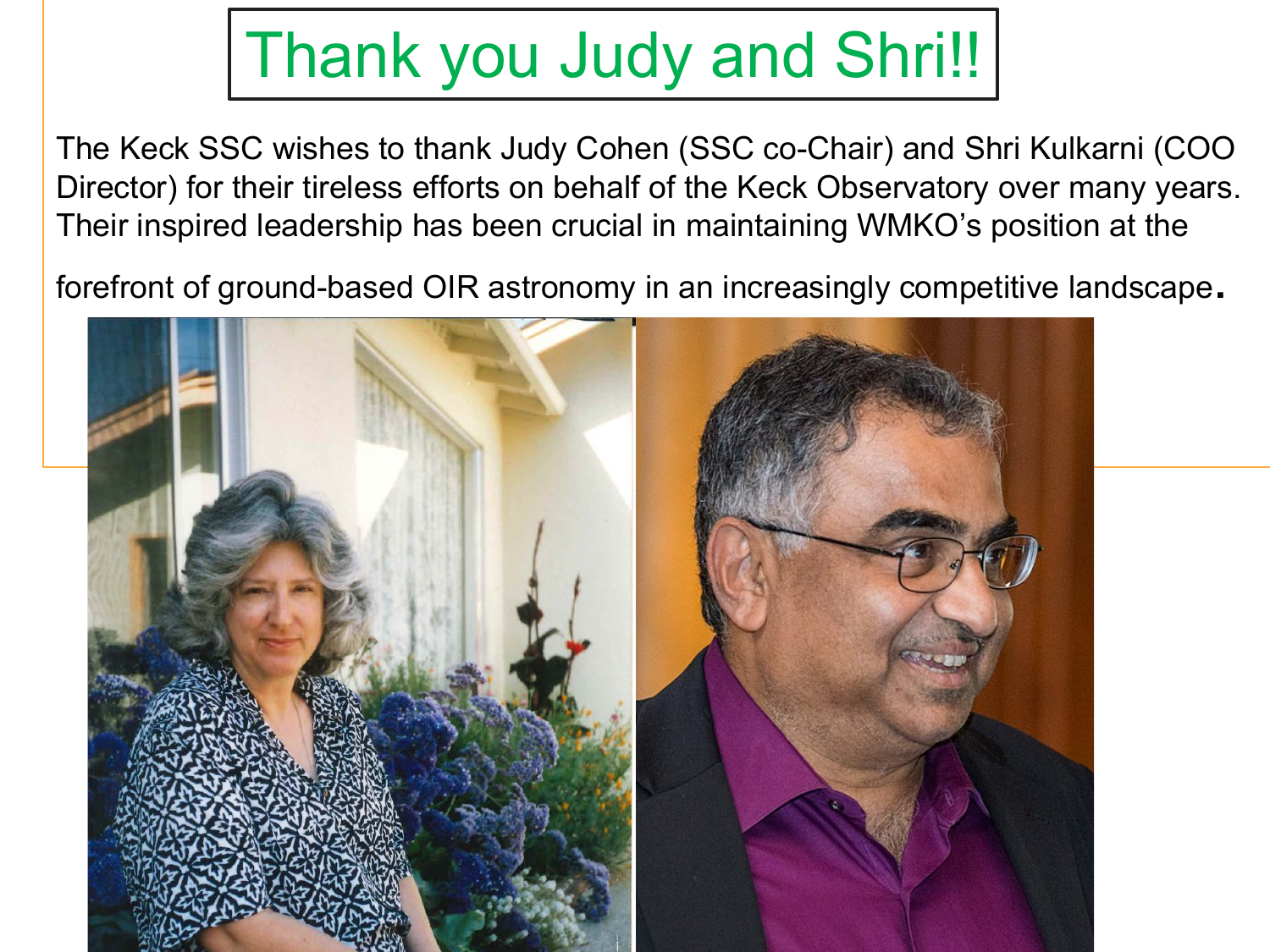# **Review of action items 1 - 3 from February 2018**

- Facilitate organization of review of precision radial velocity landscape
	- Effort underway led by Lynn Hillenbrand to host a workshop in August; need a budget to support participant travel
- Meeting to discuss LIGO follow-up strategies for fall 2018 LIGO run
	- UC, Caltech, UH, and NASA expect to have GW ToO programs. SSC proposes to convene a meeting of representatives from each partner (not active GW researchers). Membership recommendations should be given to Hilton within a week. Two major topics:
		- Groups leading GW ToO programs at Keck should discuss how to plan for triggers and possible data sharing, within the framework of the current ToO policies. The goal is to maximize science productivity while minimizing conflict between groups. Ideally all GW ToO groups would agree to a set of rules not requiring any observatory policy changes.
		- A separate question is whether there is a need to revise ToO policies or data rights policies in order to take full advantage of the science opportunities in GW followup. Both groups should advise on the need to make exceptions or changes to standing ToO rules.
- New model for instrument development
	- Marc Kasis presented a new model for process and SSC members volunteered to give him feedback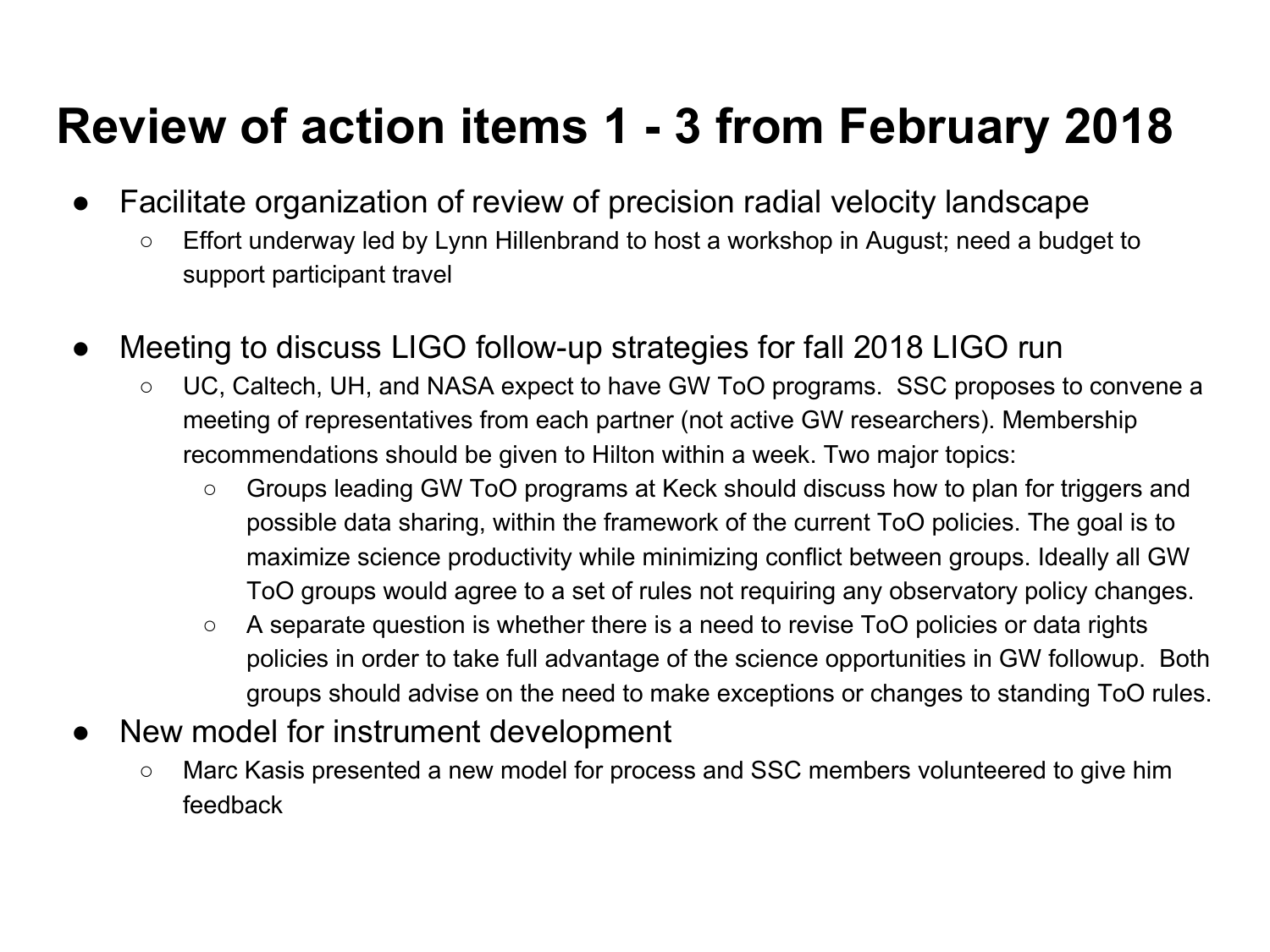### **Review of action items 4 - 7 from February 2018**

- Twilight observing trial: communicate to community
	- Done and requests from UC & NASA in 18B

- Request to schedulers to have laser checkouts done at beginning of night if possible
	- Was not discussed

- Improve audio for remote participants at SSC meetings
	- Tried out zoom for this SSC meeting but still need to explore options for audio/microphones

- Ensure fits metadata for slitmask data should include object coordinates
	- Was not discussed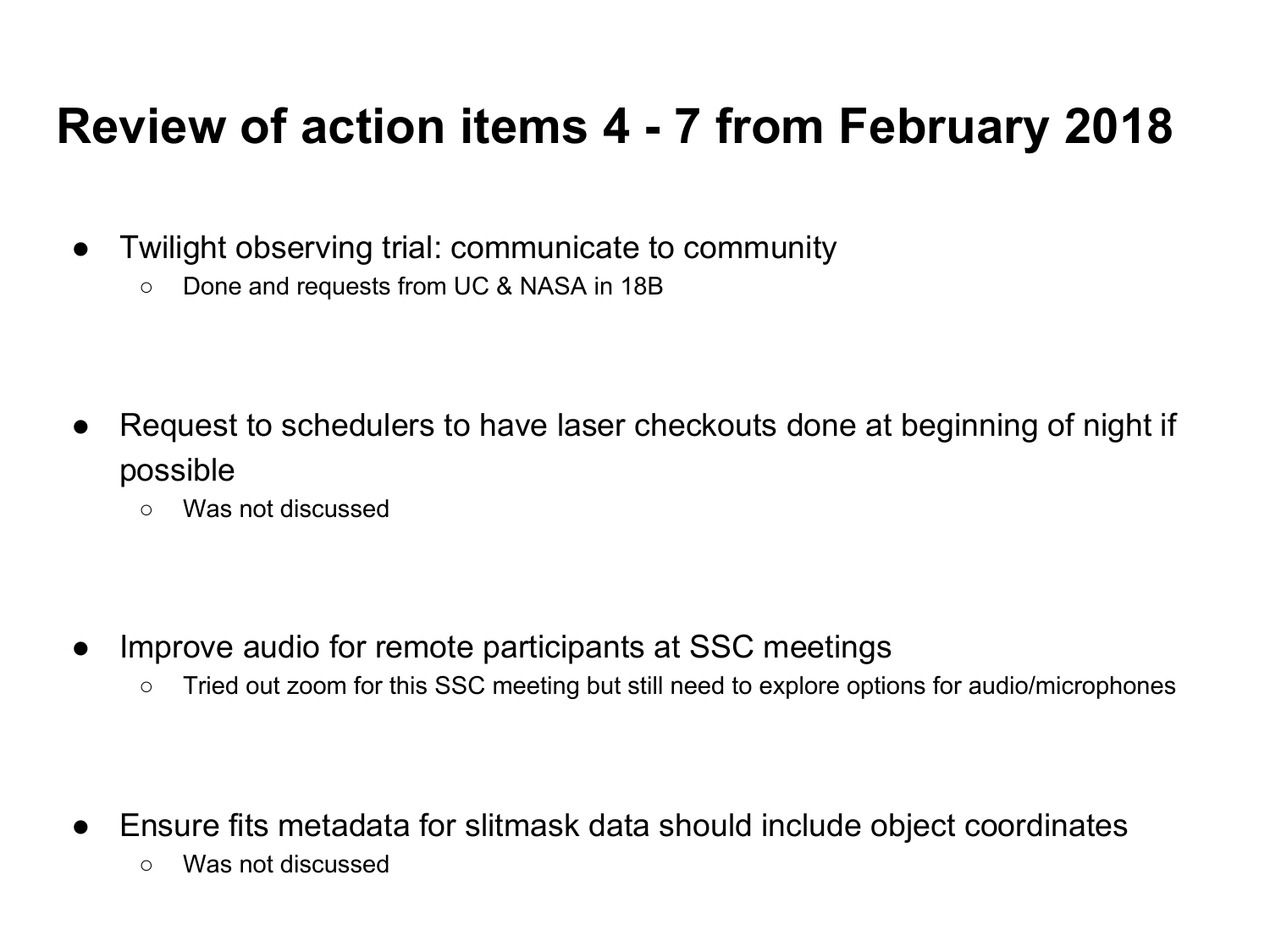# **Observatory Report: Governance & Staffing**

New partnership agreement between UC and Caltech signed by their Presidents.

SSC update:

- Judy Cohen rotating off, Chuck Steidel coming on as new CIT co-chair;
- Shri Kulkarni finishing as COO director; Jonas Zmuidzinas begins 1 May;
- Wen-Fai Fong joins as Northwestern rep

WMKO staffing:

- Many key positions that were open have now been filled: 2 support astronomers; 2 adaptive optics specialists, 3 software engineers, 1 senior systems engineer, summit staff.
- Lots of turnover in recent years with  $\sim$  50% of WMKO staff hired in last 5 years
- Recruitment for Chief Scientist position ongoing
- New SAs are Alessandro Rettura and Chien-Hsiu Lee

Keck Scholars Program: reviewing applications for Year 2, expecting ~7 scholars

Keck Science Collaborative: new privately funded program, to benefit SA research

NASA IRTF/Keck User Group (NIKUG, formerly MOWG): interest in twilight observing and quarter-night scheduling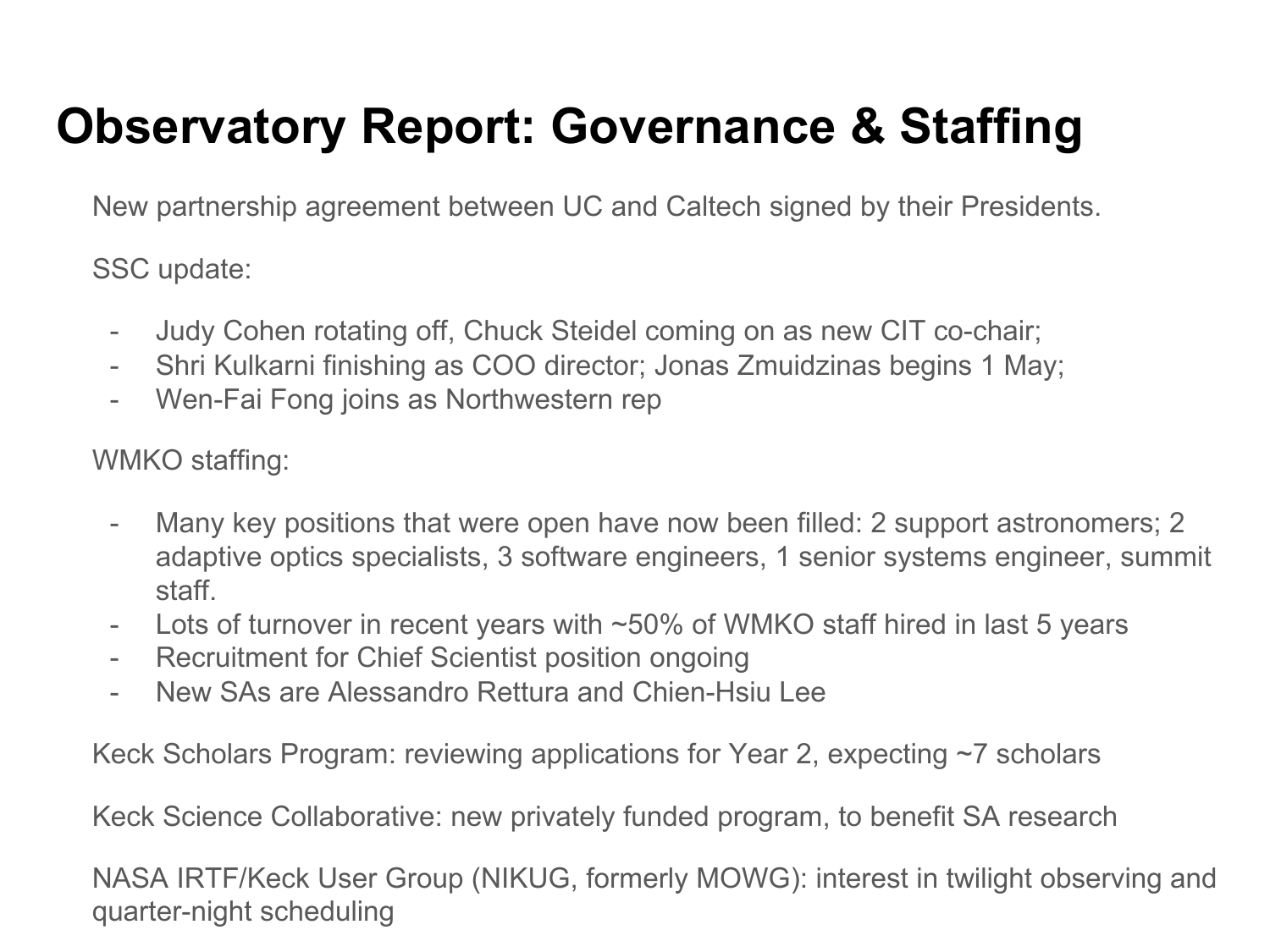# **Observatory Report: Safety & Operations**

Safety incidents

- Multiple minor accidents this year, which could have been major (KCWI) Cryo Spill, K1 DM3 installation, glycol leak onto K1 primary mirror)
- Underlying issues: increasing complexity of observatory ops, staff turnover and accompanying loss of experience, historical ad hoc practices
- Motivates new major push to improve overall safety & changes in approach
	- Short-term fixes: New safety officer, compliance register, safety management tools
	- Long-term changes to methods & culture

Operations issues

- K1 azimuth axis: increasing number of faults at certain angles, investigation in progress, slew speed has been reduced (1.0 -> 0.6 degs/sec)
- K2 dome water dripping: due to condensation & ice melt during unusual stretch of poor weather, repair in progress
- K1 Ops shutdown (2+5 days) in August 2018 for needed grout repairs and secondary mirror recoating.
- Plan OSIRIS service mission in 2018B to make imaging and spec parfocal.
- Possible service mission for NIRSPEC in 2019A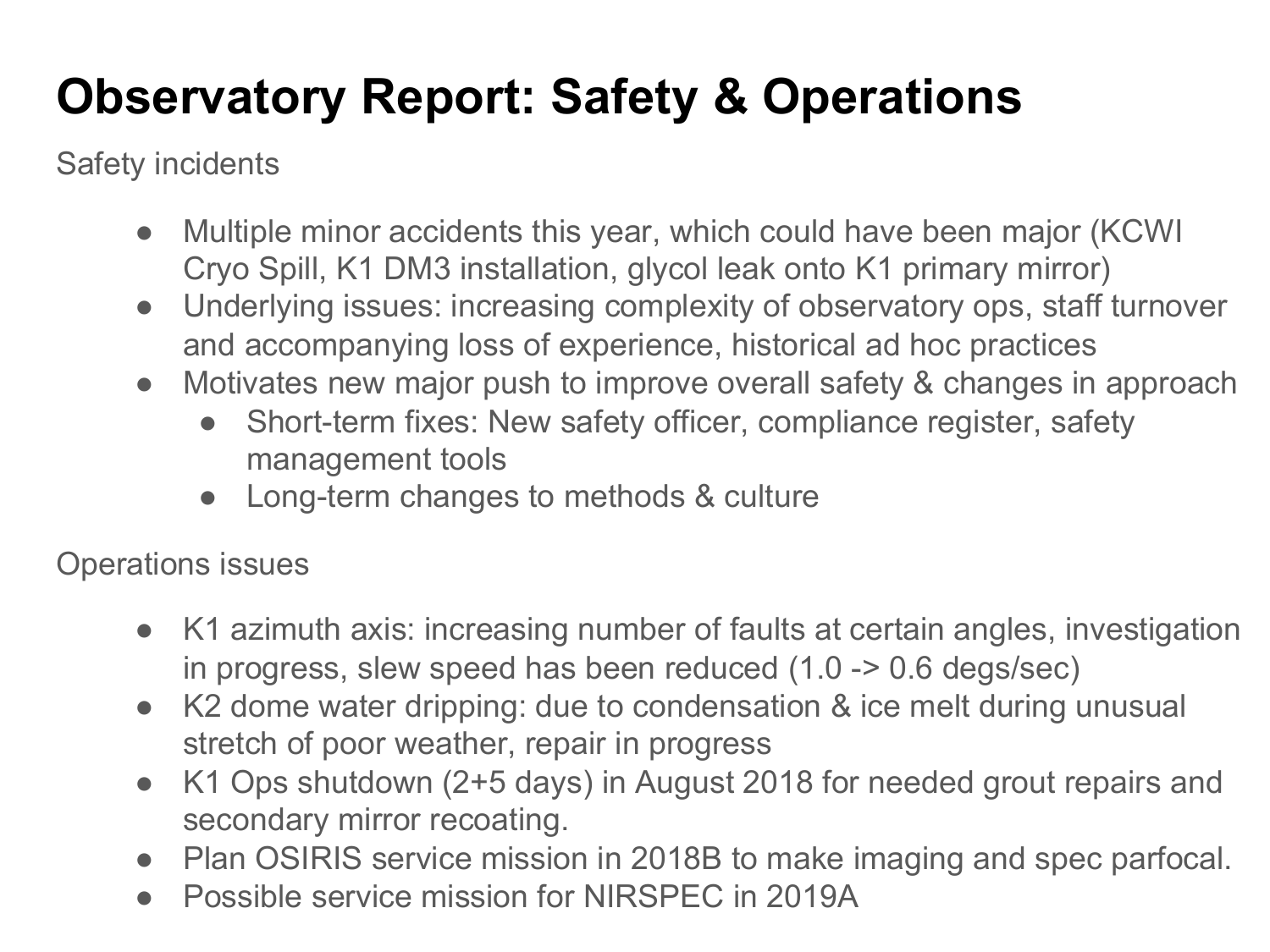# **Observatory Report: FY19 planning**

Current priorities are:

- Routine operations has highest priority (as always)
- Complete existing projects
	- AO performance
	- TDA tools and processes
- Improve safety culture
- Address recommendations from 2017 Operations Review
- Sustaining expertise and succession planning, knowledge transfer.
- KPF and KAPA are not in the plan, since funding not yet secured.

WMKO cannot fully support all projects that were initially identified for FY19. In particular, major effort on Unattended Night Operations delayed from FY19 to start of FY20.

SSC was concerned by the number of projects: 22 "key" and 17 more "best effort". Not all are started. WMKO strives to allocate staff such that each person is working on no more than 2-3 projects at a time.

Instrument refurbishment funding:priorities informed by metrics and vetted by SAs & instrument engineers

**PCS upgrade, replace obsolete NIRES guider camera, etc.**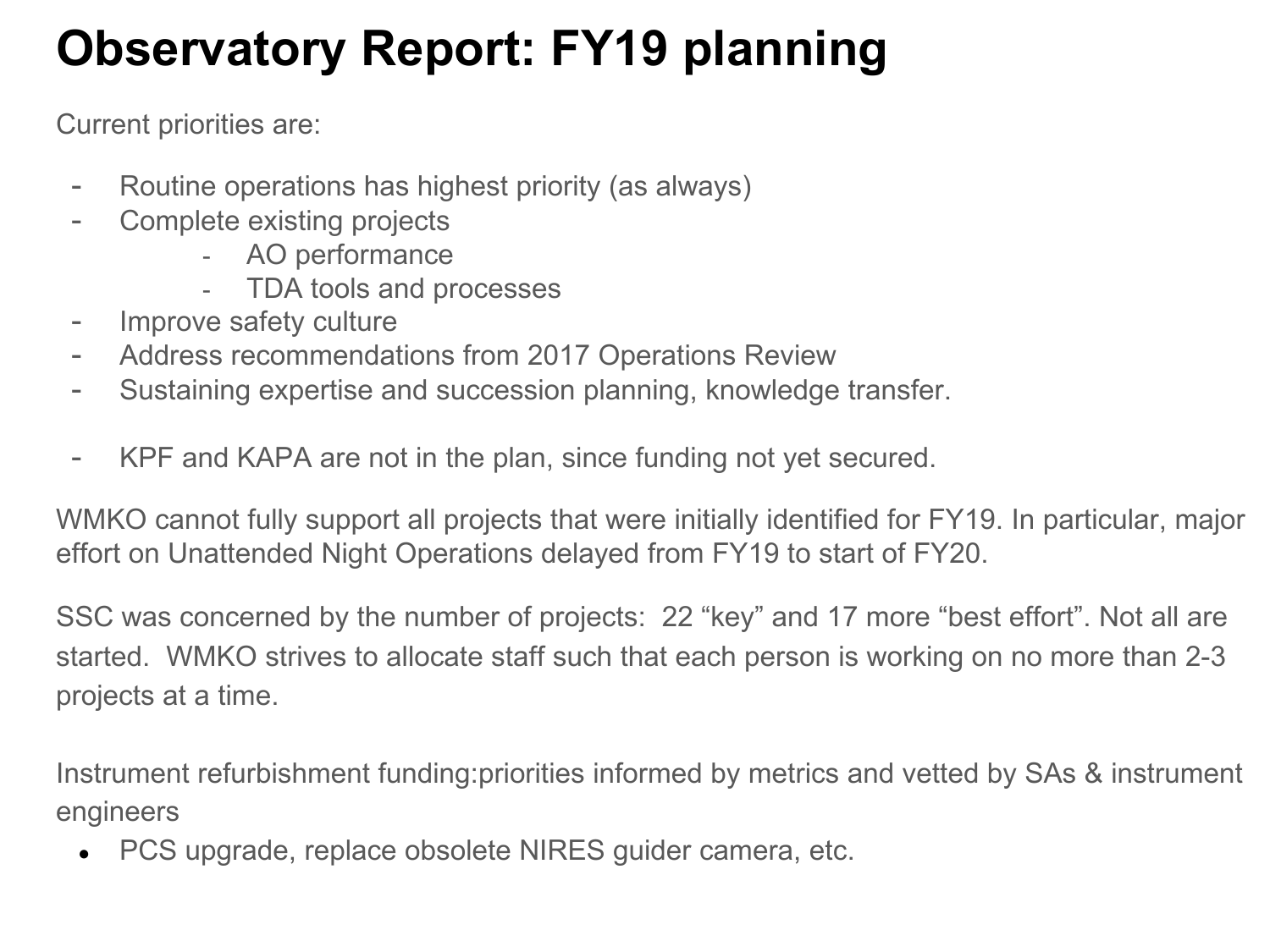# **Observatory Report: Project updates**

Segment repair: 32 done, 21 installed. Expect to finish on budget and with only a modest schedule delay (<8 months).

TCSU: nearly fully released on both telescopes; can still revert if needed.

K1 DM3: commissioning ongoing through 2018A with significant weather problems plus hardware/software issues; should be ready for operations in 2018B.

KCRM: PDR planned for Sept 2018 (WMKO on schedule but UCSC and CIT are not). Project contingency is not yet fully funded at the desired 30% level. Science Oversight Committee formed and has met.

KPF: Proceeding with detailed design.

AO Projects: RTC vendor selected, TRICK operations handover underway, AO optimization is resolving telescope-generated speckles (which affects PSF-R).

Two pending NSF proposals.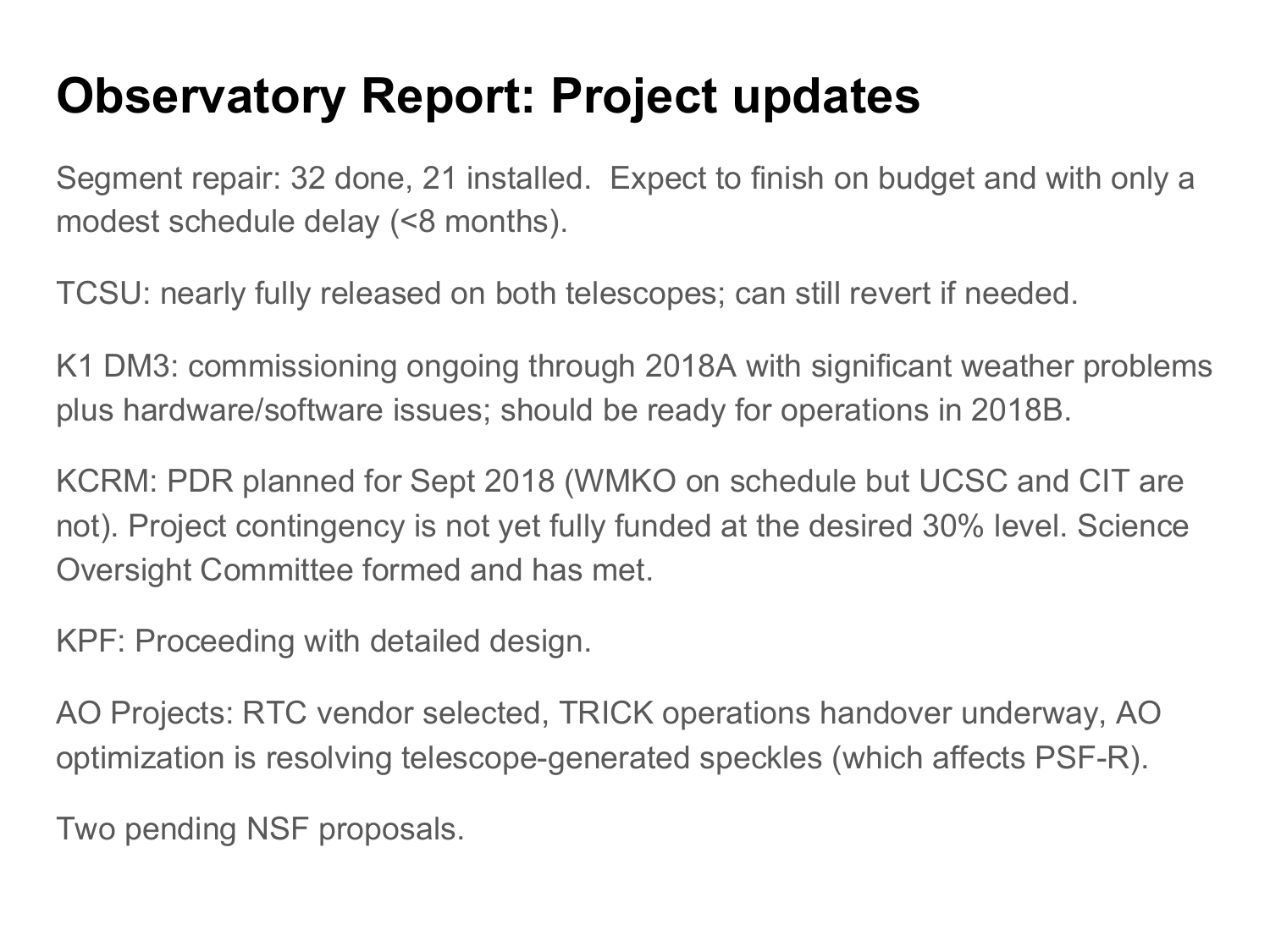#### **Observatory Report: Maunakea update**

TMT Board recently delayed site decision for TMT.

Two astronomy-related bills pending in state legislature are unlikely to go forward during this legislative session.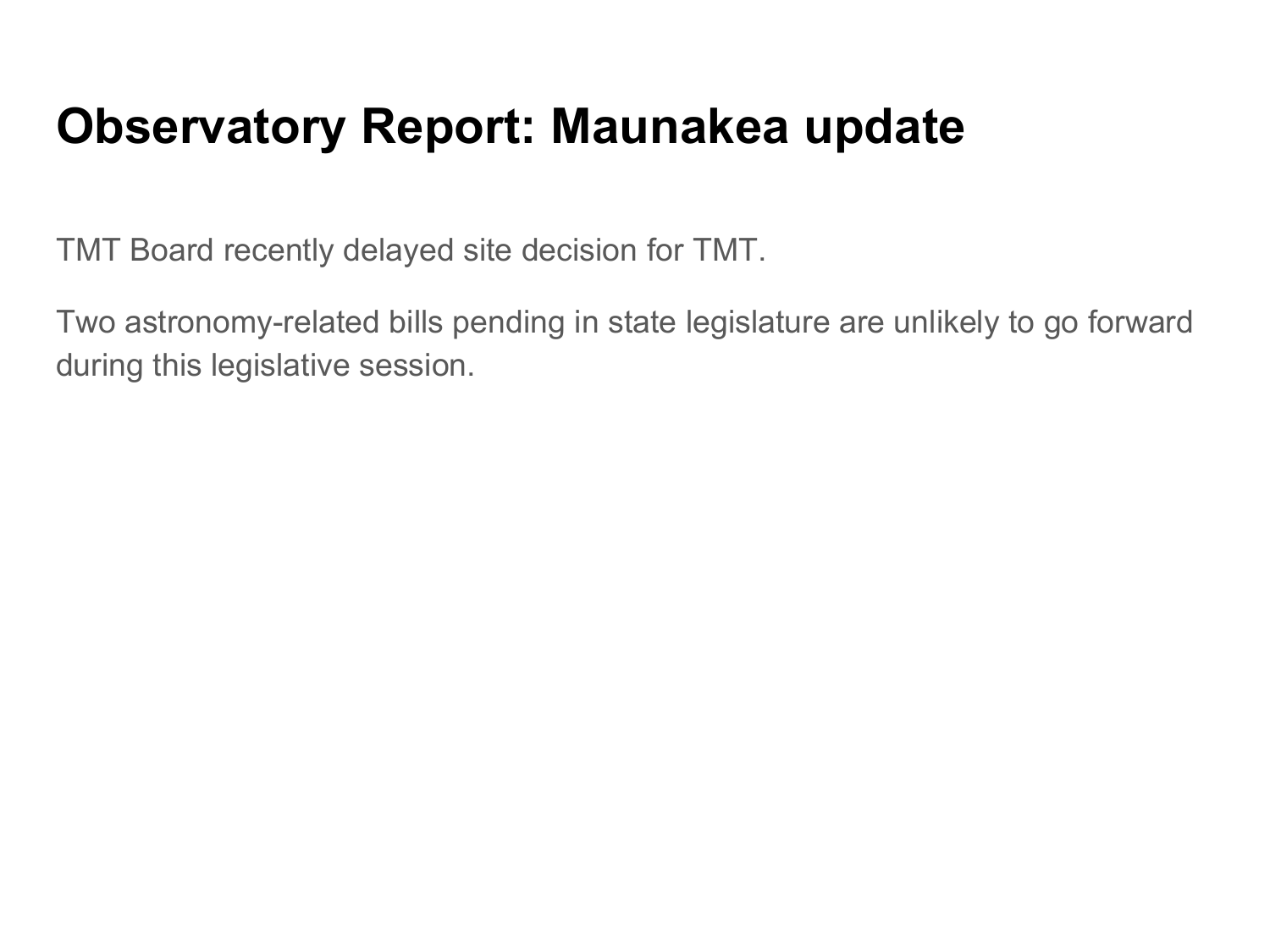#### Instrument overview

- SSC thanks the SAs for their excellent presentations at this meeting and for their tireless support of the Observatory
- SSC appreciates the detailed instrument metrics and reports
- SSC also appreciates evaluation of all instruments for TDA readiness
- HIRES, LRIS, DEIMOS, NIRSPEC, NIRC2 (NGS, LGS) most popular instruments.
	- New instruments KCWI, NIRES are popular and working well
	- ESI is least used but still produces publications
	- OSIRIS has the fewest publications 2014 2017. DRP issues?
	- SSC will continue to monitor publication rates per instrument per night
- 2018 Winter weather losses far in excess of long term trend (50% loss over last 6 months. 76% in March and April)
- DEIMOS consistently highest in instrument faults but less than 4% lost time in 2016 & 2017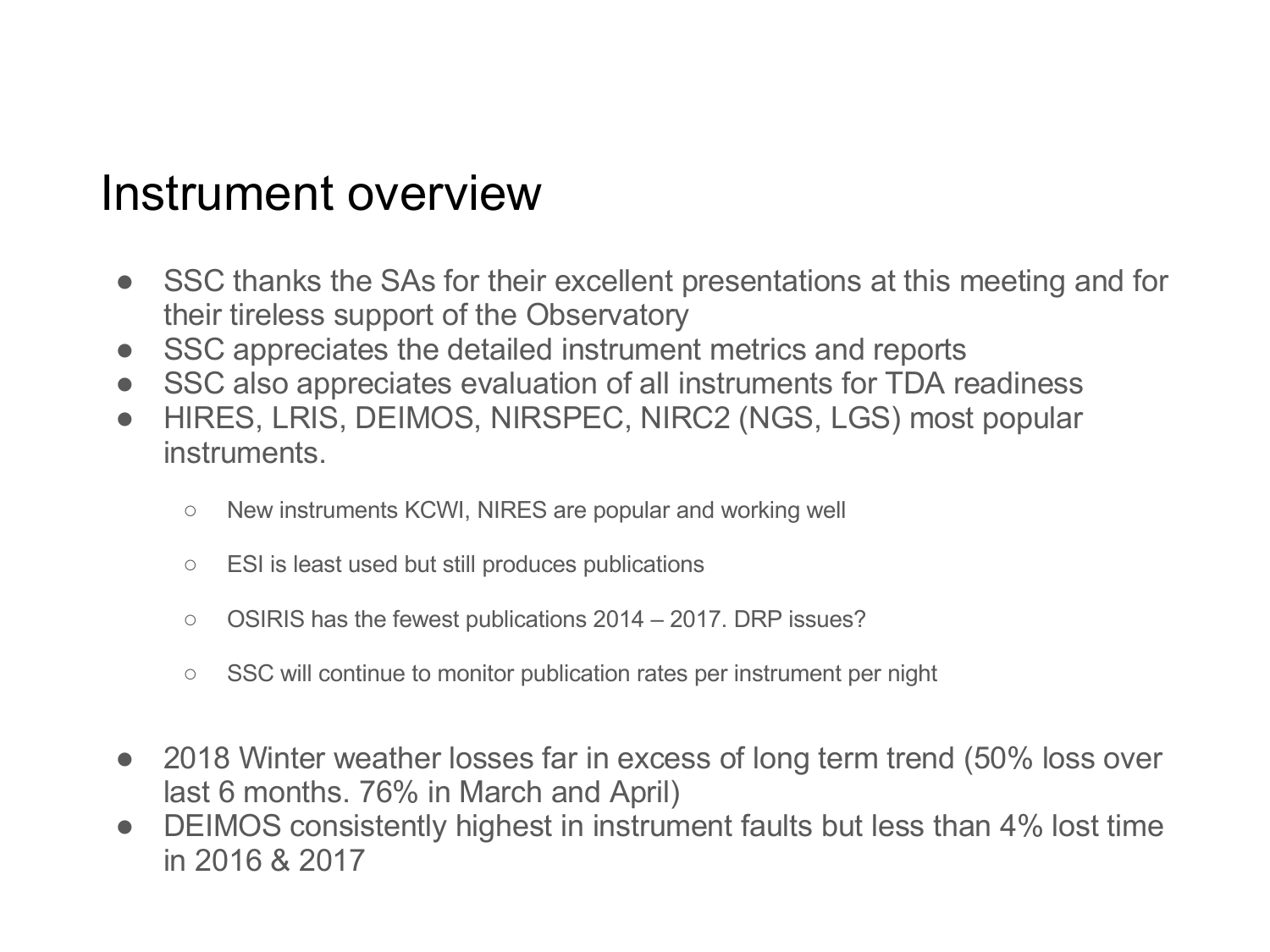#### Instruments-1: AO Operations

- Several AO projects underway to improve image quality, reduce faults, improve operations
	- Cleaning of tachometer addressed image blurring and elongation problems
	- Still understanding issues with primary mirror "terrace mode" producing speckles in AO images.
	- LGS steering an issue on both telescopes but being addressed
- LBWFS done with MAGIQ on both telescopes now with recent improved results Laser faults at  $6-7\%$ 
	- Laser traffic and aircraft shutdowns very low
	- Remainder split between laser launch/steering, telescope and AO bench
- **TDA readiness** 
	- K1: NGS only due to start up time
	- K2: 4-6 hours of startup could be reduced by running continuously.
		- Increased power cost. Pump lifetime and vibration effects on other instrument potential issues
	- Laser clearing house: WMKO implementing full sky tiles could help
	- Looking at low cost renewals for computers, laser components, etc
- New AO Ops scientist (Juan Carlos Guerra) starting in July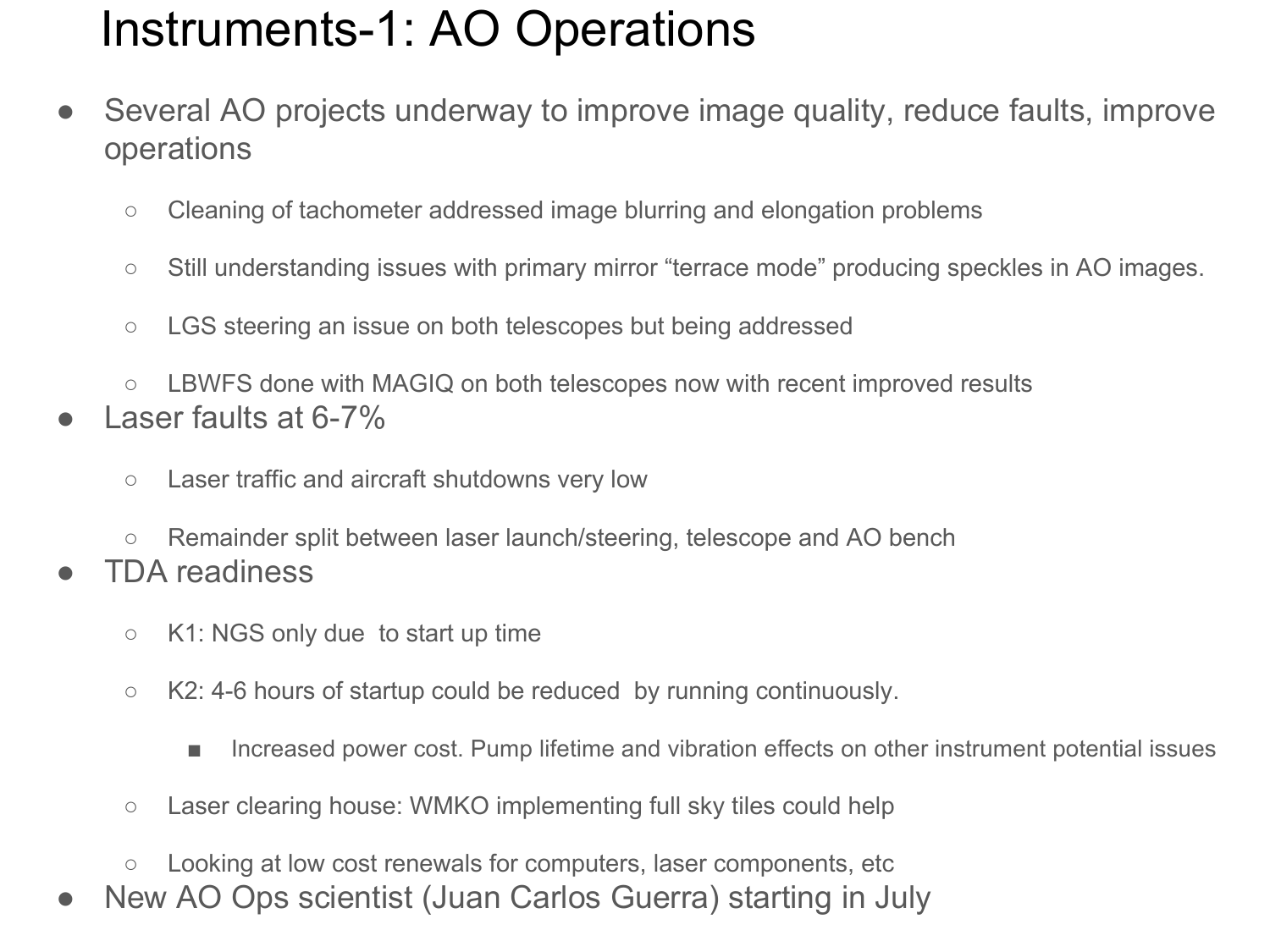- ESI (Lyke)
	- Operating well for small but active community.
	- Considering letting instrument warm up between usage blocks. Save on LN2 and labor
	- TDA readiness: single setting / easy setup, but must be on telescope and scheduled (Cass)
- OSIRIS (Yeh)
	- Imager and filter wheel upgrades complete. Waiting for final commission due to weather losses
	- Work in 2018B to make imager and spectrometer parfocal
	- TDA readiness: available in NGS mode. LGS not available
	- Creating web-based OOPGUI preplanning tool
	- o Carlos Alvarez being trained to support OSIRIS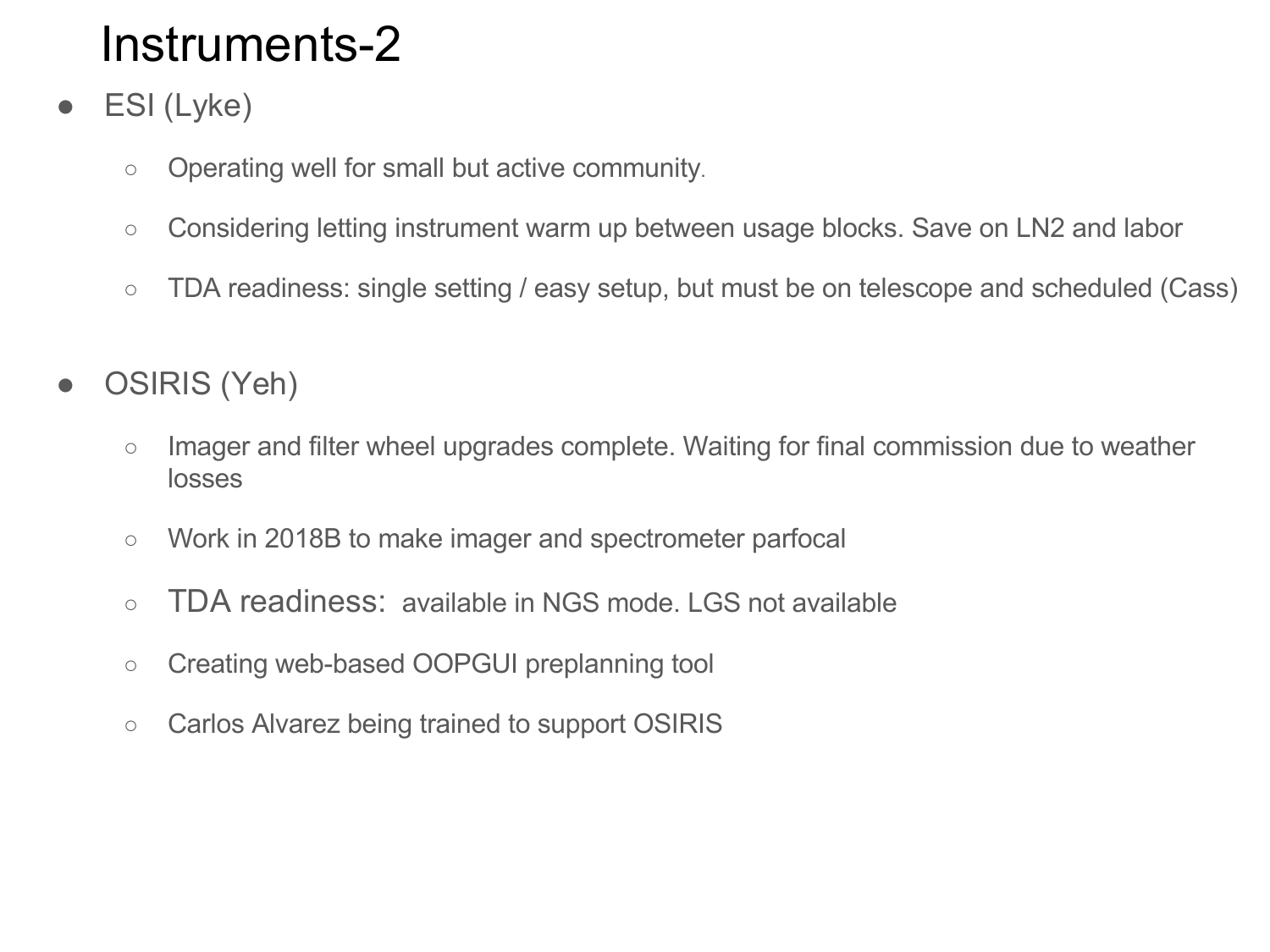- HIRES (Doppmann)
	- Stable operations, highly popular > 100 nights / year
	- New deuterium lamp for improved blue dome flats planned for next year
	- TDA ready but must use installed cross-disperser
		- Easy to setup using existing configuration file system
		- Calibrations all internal --- can be done off telescope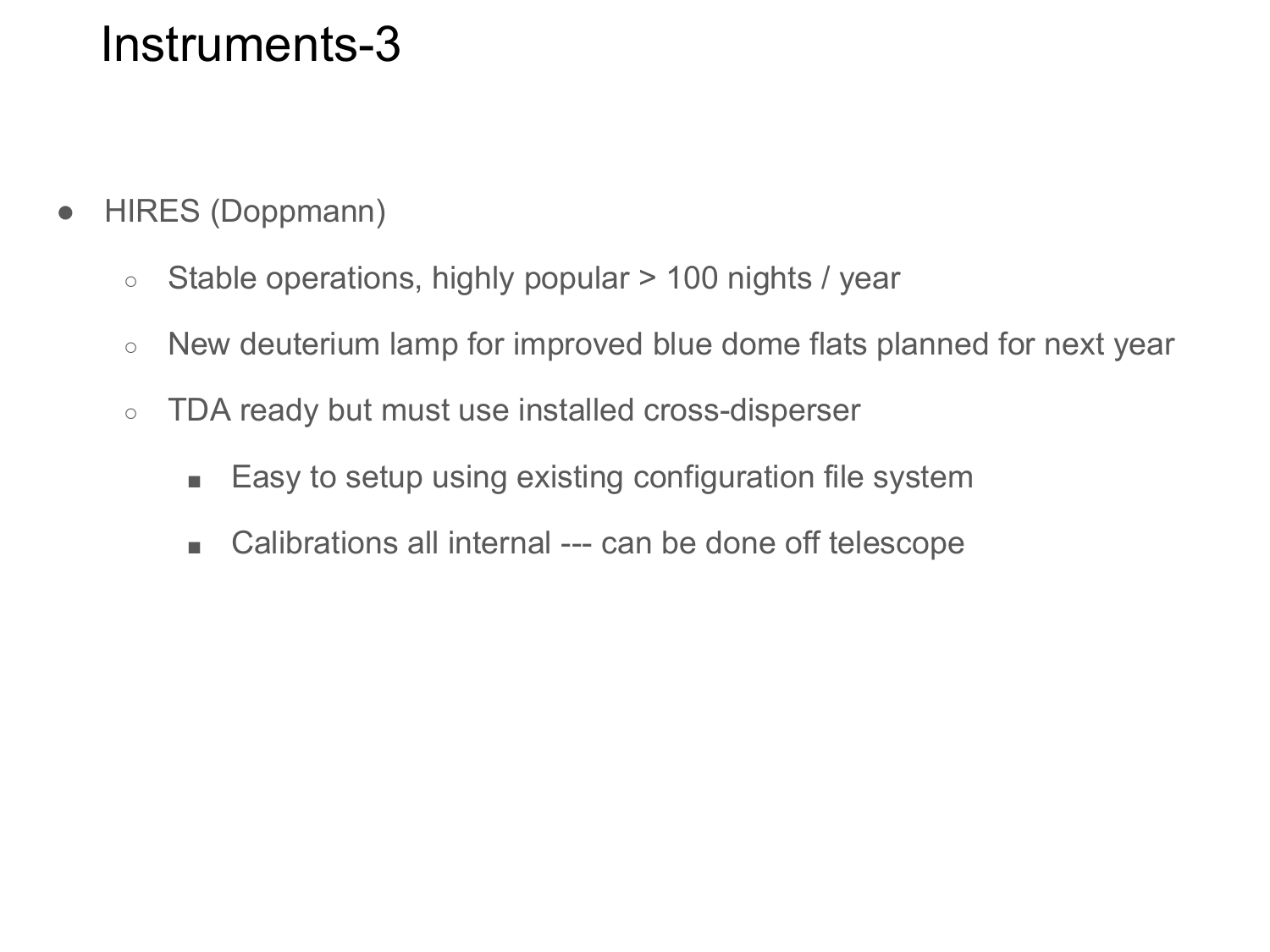- NIRSPEC (Doppmann)
	- Usage remains high: 75-100 nights/yr for combined NIRSPAO and NIRSPEC
	- Reducing faults and problems with maintenance:
		- Server crashes mitigated by careful cleaning of fiber links
		- Eliminate spectral artifacts by cleaning foreoptics and annual pump out of H2O
	- Test of Laser Frequency comb in September
	- TDA readiness
		- Ready to go on-sky in less than 15 minutes.
		- Efficient instrument setup via configuration files
		- Calibrations all internal --- can be done off telescope
	- Upgrade
		- In progress with spectrometer and SCAM upgrades
		- Upgrade will start in August and planned to be back to operation in time for December run on Comet Wirtanen
		- May need 2<sup>nd</sup> servicing mission for SCAM upgrade in 2019A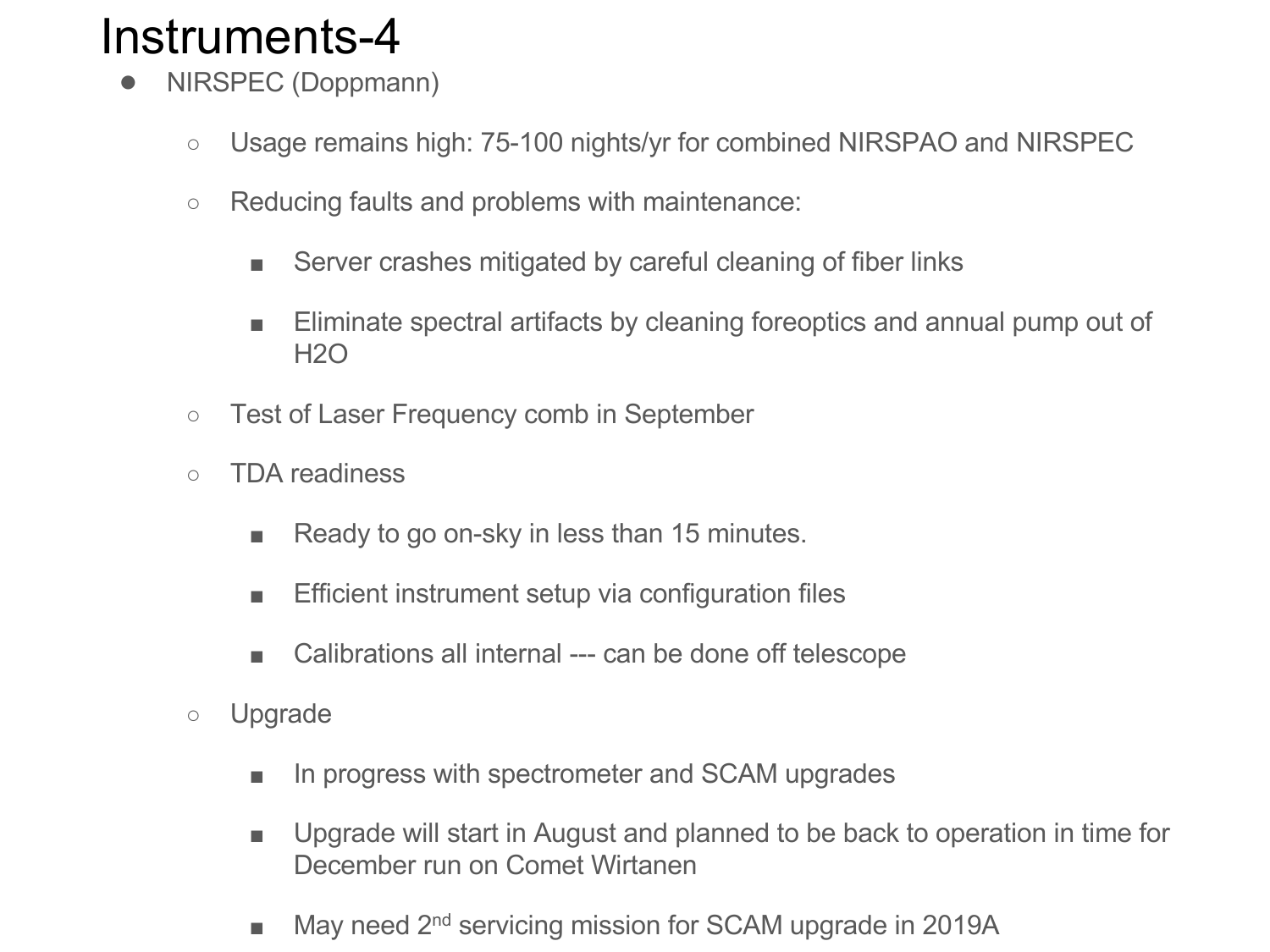- LRIS (Rettura)
	- Number of upgrade tasks in progress: GUI interface, blue arm shutter, autoslit generation software, focus GUI
	- $\circ$  Deferred 5<sup>th</sup> grating port and performance monitoring
	- TDA readiness needs improved focusing which depends telescope positon, filter etc.
		- Need to identify a limited TDA configuration, also develop procedures to optimize focus and obtain calibrations
	- Ageing and lack of spares becoming a serious issue
	- Data reduction pipeline a future project at UCO/Lick
- MOSFIRE (Walawender)
	- Upgrades completed for differential refraction correction, confirmation of on-sky performance after accident
	- Updated DRP with new Python 3 release
	- Time lost to rotator/TCSU issues appear to be resolved
	- TDA readiness is good but CSU may need to be re-initialized (45 min) if not used "recently"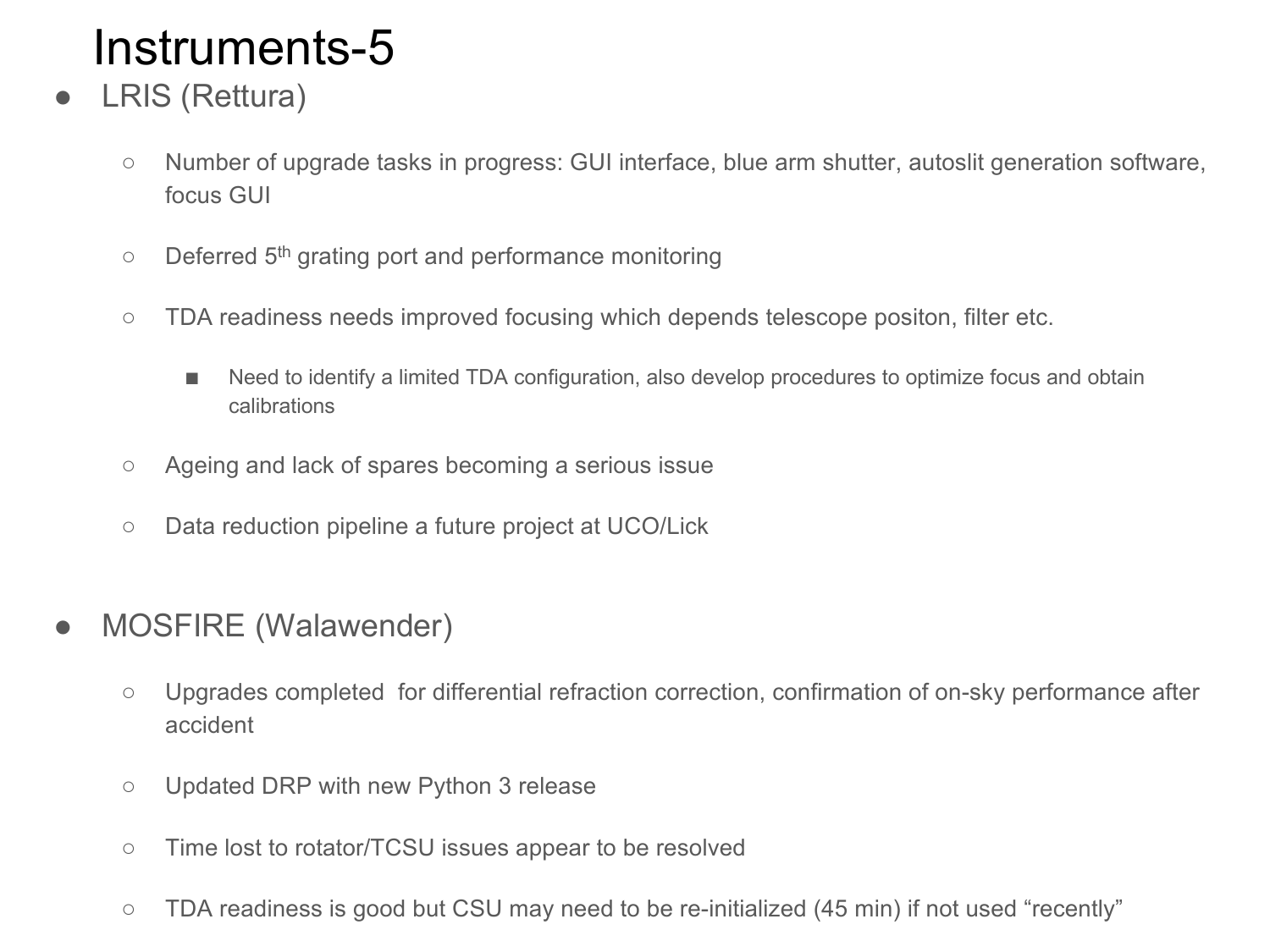- DEIMOS (Alvarez)
	- Installed new blue grating, commissioning with TCSU. New LN2 autofill system for longer cryo life (7 vs 1.5 d)
	- Plans to upgrade/replace detector videoboard, obsolete rotator computer and controller
	- TDA readiness: only if already on telescope. Need tool to inform potential observers of that night's configuration. Need on-sky focus before TDA observation
	- Future plans include modernizing mask design software, train a new SA, improve rotator control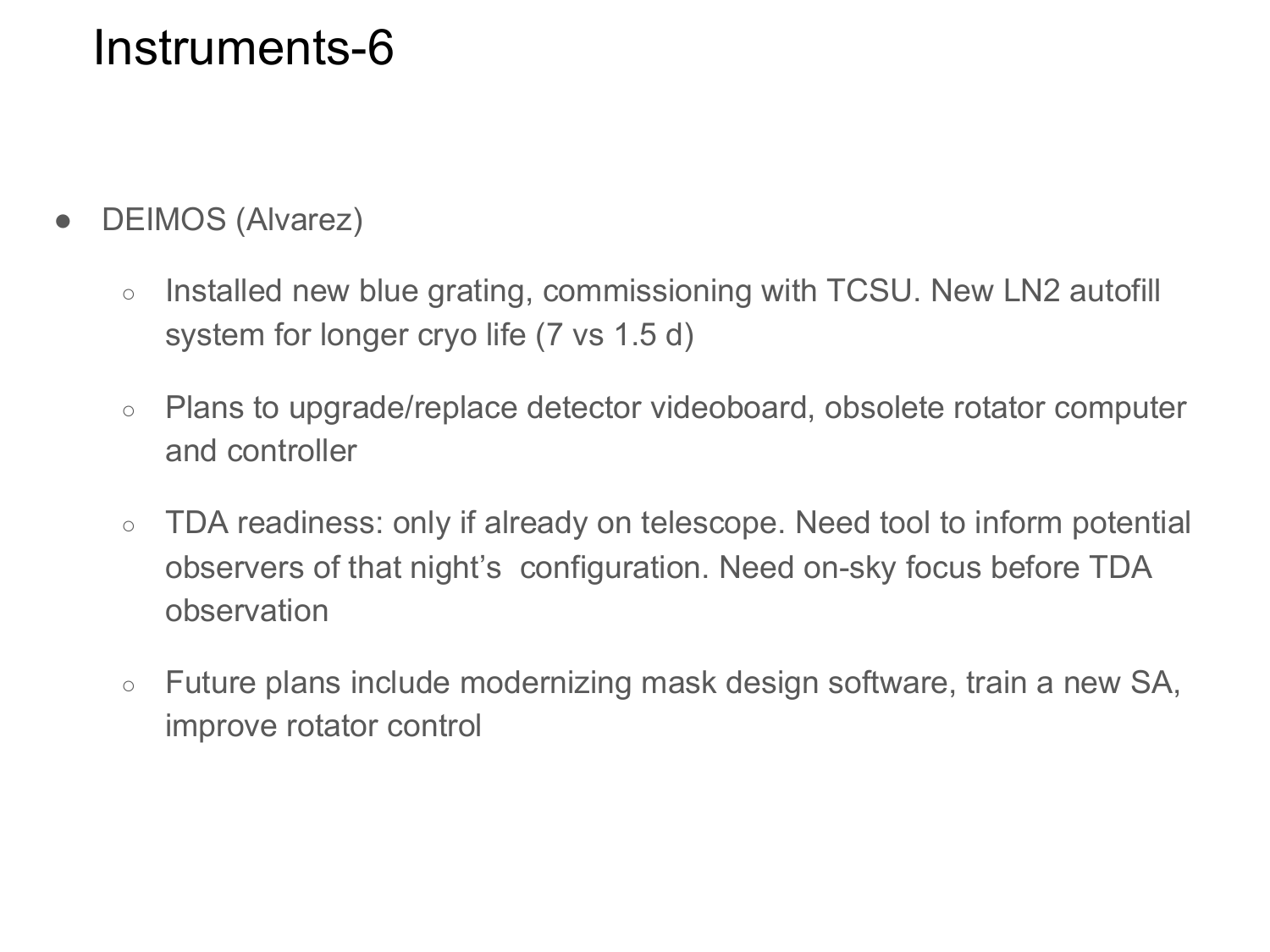- NIRC2 (Alvarez)
	- Commissioned w TCSU and working well. Yeh will be trained as second SA.
	- Investigation upgrade path for NIRC2 detector electronics, high performance M-band vector vortex coronagraph.
	- TDA readiness: ready to go but NGS only. Need AO calibrations only every few days so no special calibration effort
- NIRES (Gomez)
	- Successful commissioning. NIRES now operational on the sky
	- Identified and fixed source of vignetting, dewar leak
	- Would like to improve LN2 procedure (change to cryocooler).
	- Facilitization: Upgrade old guide camera to MAGIQ
	- Plans to make Barlow DRP available on-line soon, change quiding to use H1RG SCAM
	- TDA readiness: could be ready every night since always cold.
	- Request comparison with NIRSPEC and X-Shooter (also last page)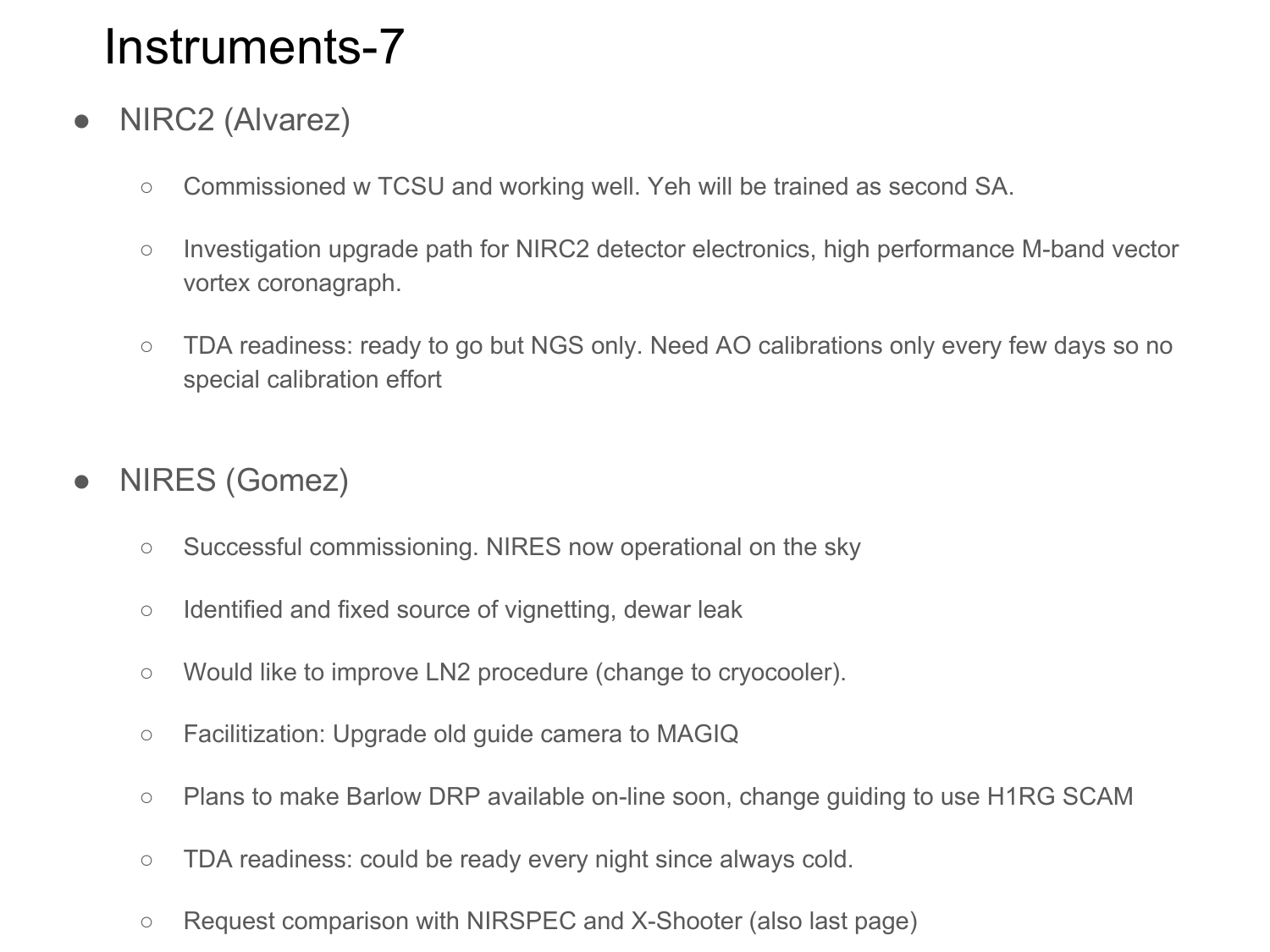#### KCWI (Rizzi)

- In operations! 30 nights of shared risk and 19 nights of regular time since Aug 2017
- Release of commissioning data to Keck GitHub site (send also to KOA)
- $\circ$  Instrument is stable and reliable (2% fault rate)
- Recovered from cryogen leak in autofill system
- TDA readiness:
	- ready to go in 15 minutes after on-sky focus sequence.
	- Web configuration tool available
- Future plans to generate scripting language for complex observing sequences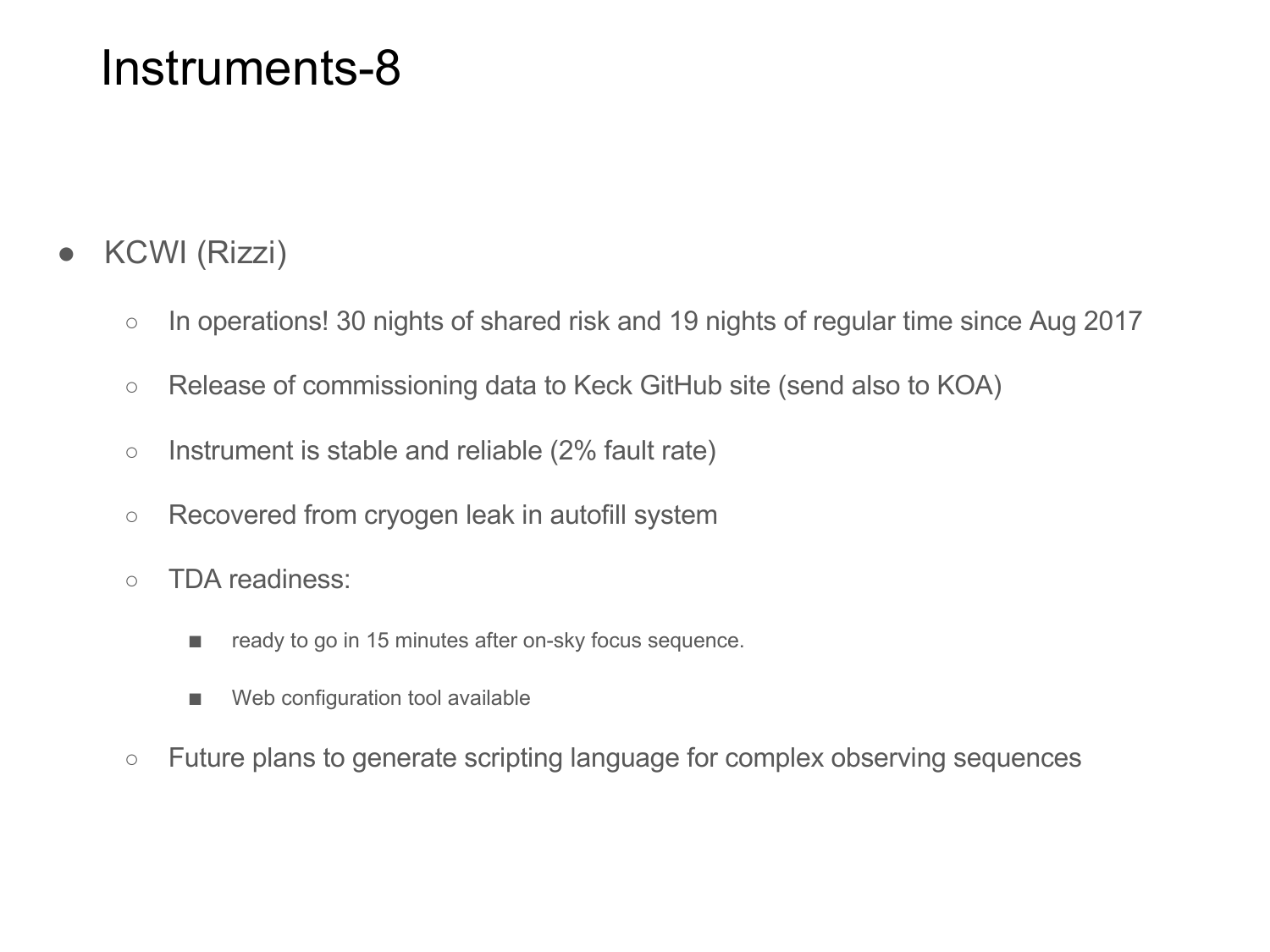#### ● KOA (Rizzi)

- Over 200 citations to date
- KCWI data available for PI download, public release in October 2019
- Coming soon: NIRES and NIRC2 PSF reconstruction
- Contributed datasets coming. Contributed dataset policy for future SSC discussion
- Adapting private HIRES/PRV pipeline for general use through KOA. Developing specific observing procedures for use w. pipeline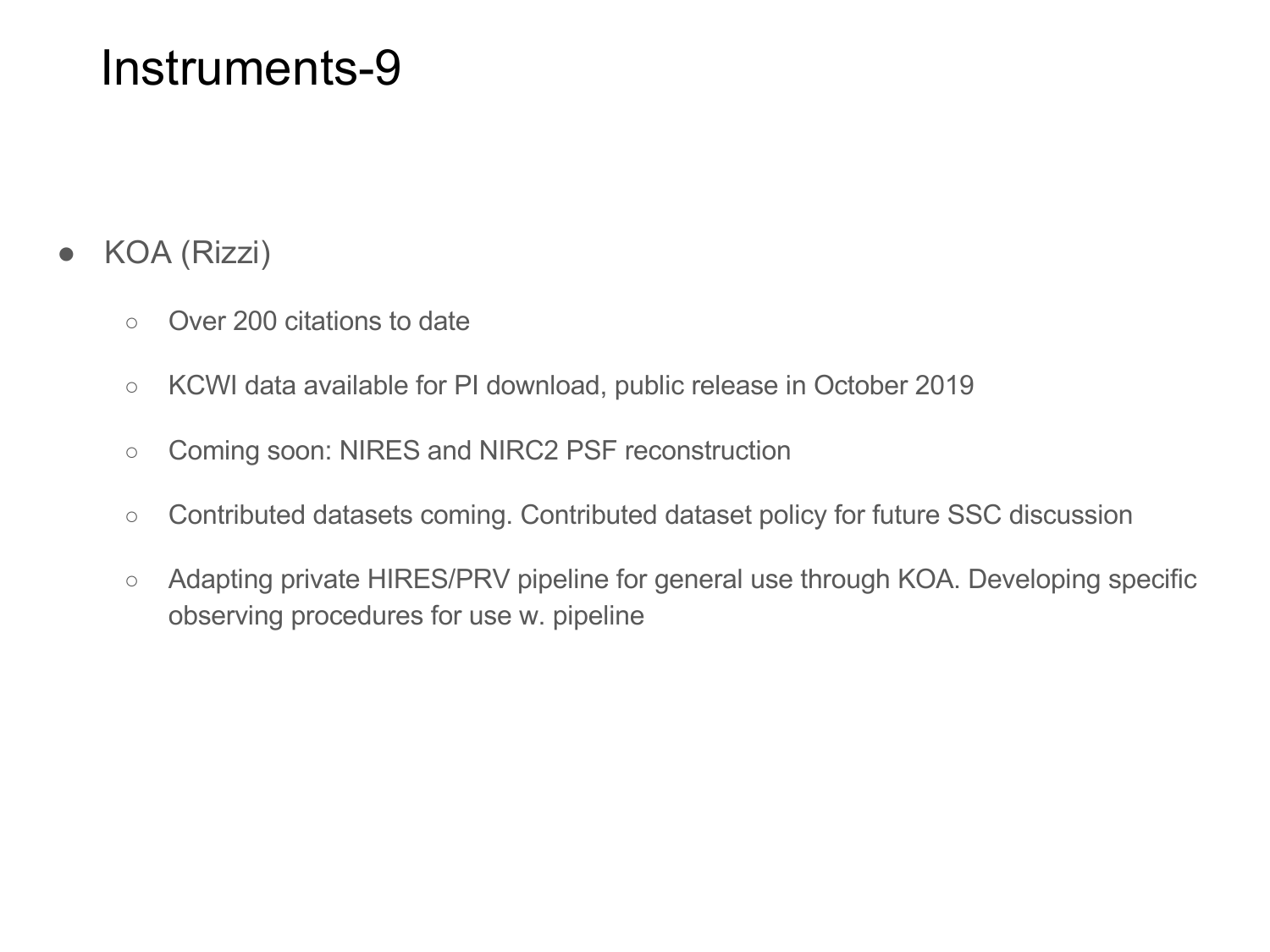- Visiting scholar program had 21 applicants (factor of 3 oversubscribed). Application process always open. 7-8 people per year funding secure for next 2 or 3 years (Rettura)
- Mainland Observing
	- $\circ$  Remote observing leveling off at 55% of total time mainland only) with 70% with mainland + eavesdrop
	- Aging infrastructure needs maintenance or replacement:
		- ISDN backup --- nothing provides simple replacement. Alternative might be cheaper but might result in to many remote sites which might lack appropriate level of staff and security. Internet failure mode is one internet failure per year
		- Polycom---shifting from polycom  $\rightarrow$  Zoom for remote communication. Need license to host meetings and decent microphones/cameras at client end. WMKO to provide a list of approved cameras and microphones. Note, can call Zoom from Polycom site
		- VNC sessions—transition to Linux servers. Update to HD monitors on instrument by instrument basis. Fewer individual screens. Simpler to manage.
	- TDA readiness: ready to go on from Keck side. Individual sites need to assess their own readiness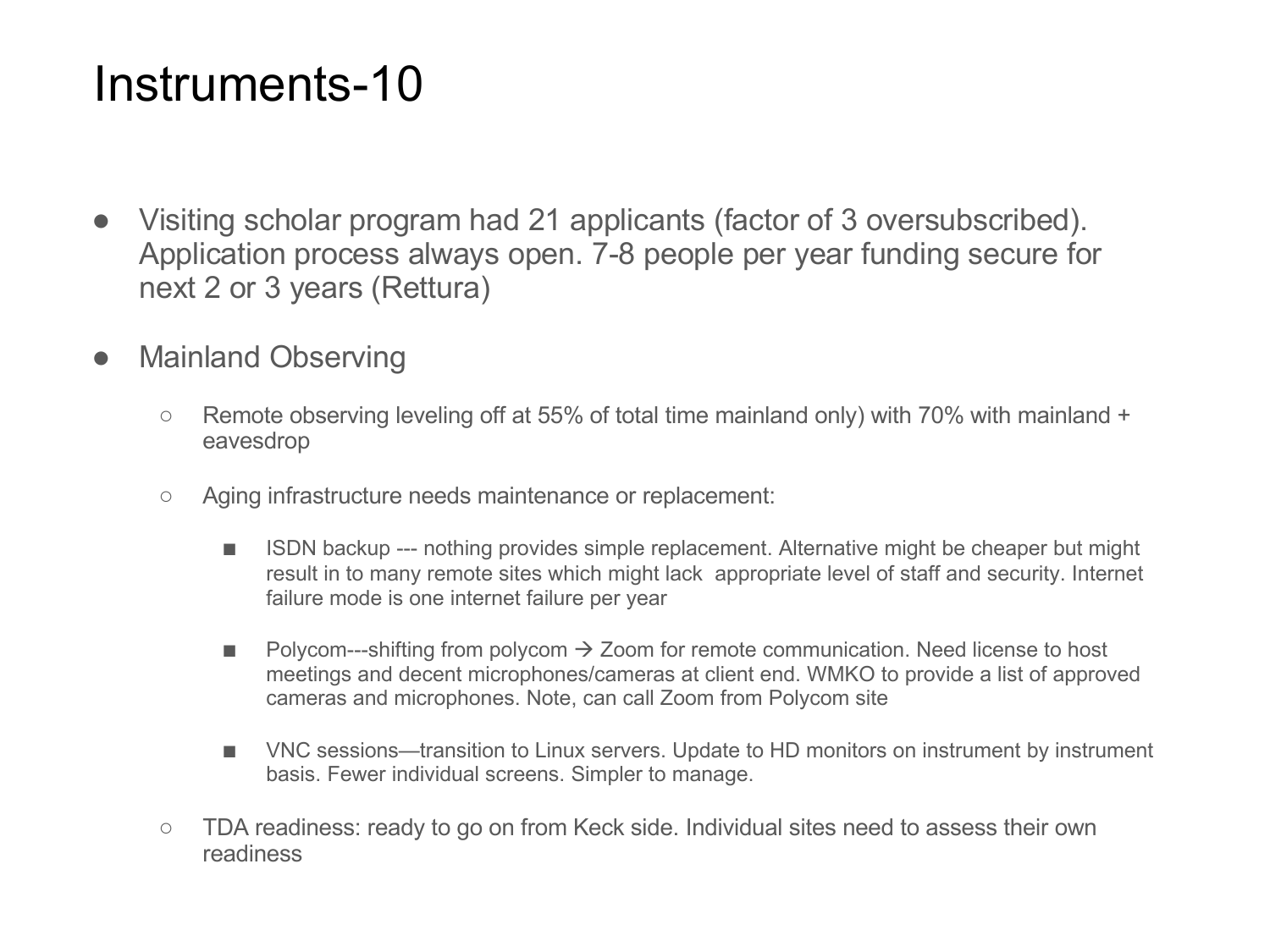#### **Protection of dark skies on Maunakea: Overview**

• The SSC thanks Richard Wainscoat (UH) for his very informative presentation on lighting ordinance changes that are afoot, the complexities surrounding this important topic for Astronomy, and his tireless efforts on this.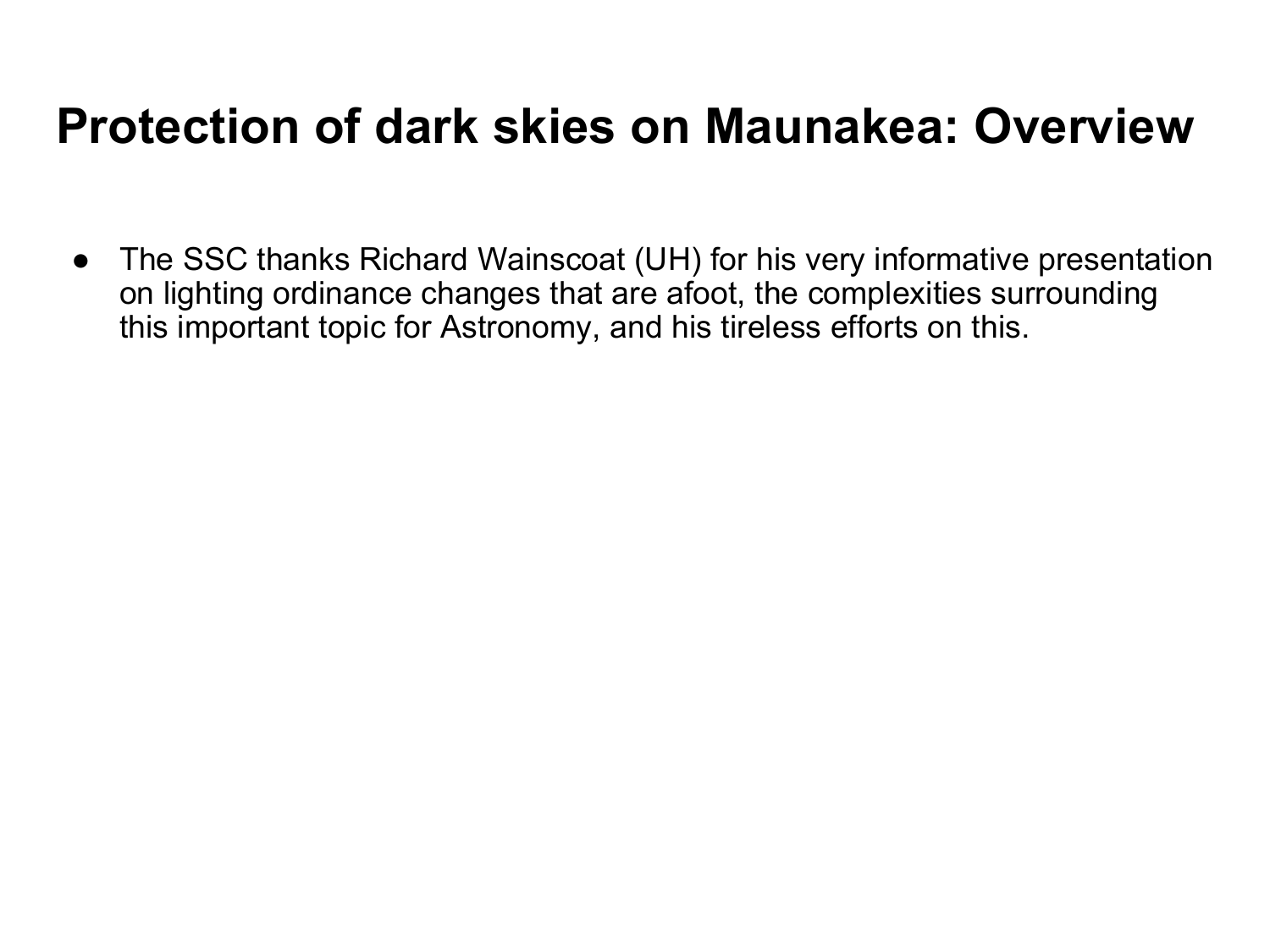# KCRM: Science Oversight Committee (KSOC)

- KCRM Science Oversight Committee (KSOC) was constituted and met in April
- Erika Hamden is KCRM project scientist; Shelly Wright is chair of the KSOC
- Reviewing requirements to optimize science within cost cap ○ This includes recommending descopes, if necessary
- Reports to SSC and makes recommendations to KCRM team
- Will meet 3-4 times per year
- Evaluating the existing science case and relevance to MUSE, JWST
- Recommended creating an operations concept document and improving the science requirements traceability matrix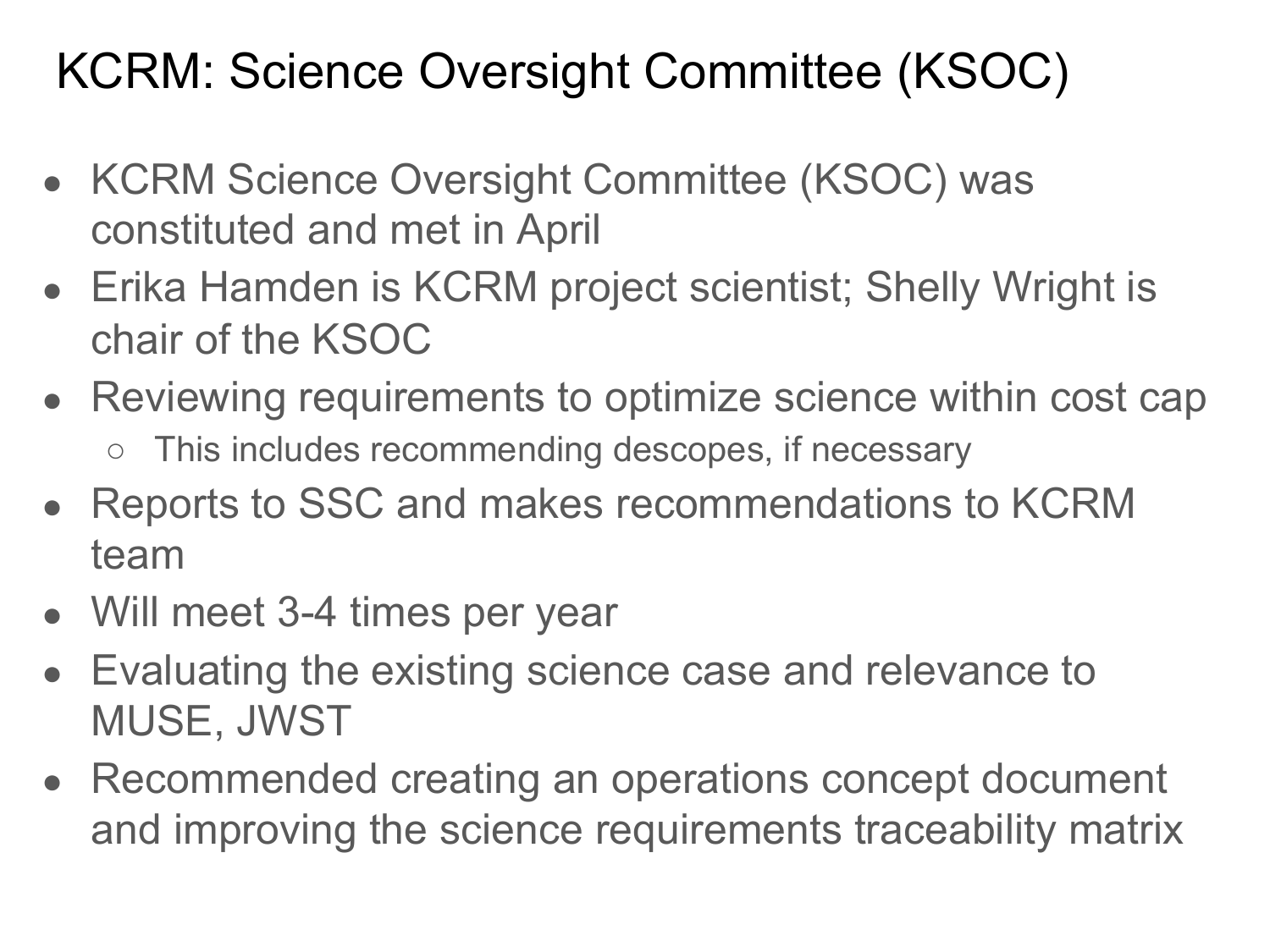# **KCWI vs MUSE**

- More Sensitive\*
- Wider bandpass
- More flexible



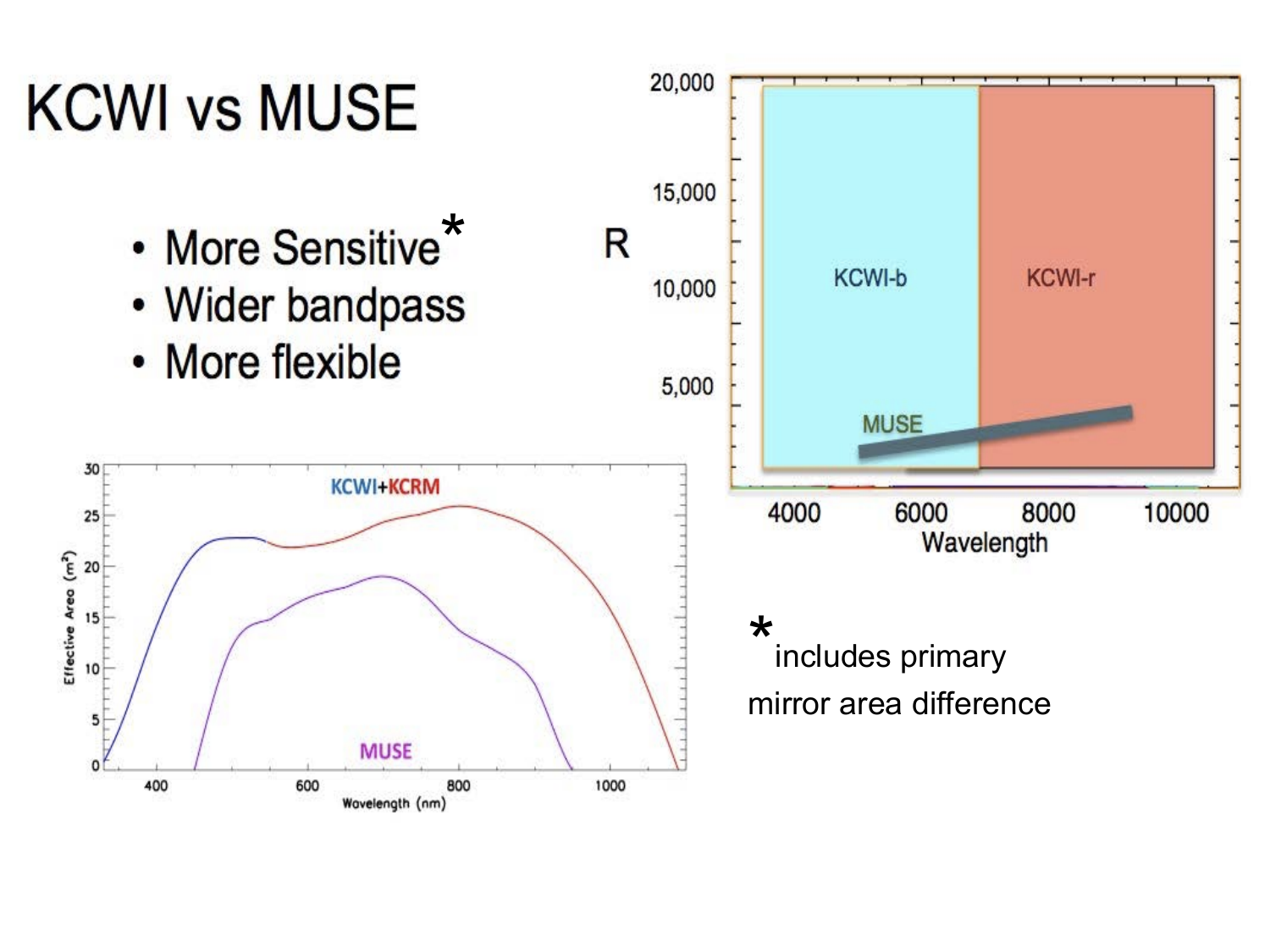# Instrument Proposal Development: Motivation & History

- Board and Director mandate a new approach to cost estimates and instrument timelines
	- Recent instruments illustrate cost overruns and schedule delays, typically accommodated by delay/cancellation of future instrumentation
	- $\circ$  This approach is no longer viable for instruments costing in excess of \$20M typical cost of a major new instrument on 8m-10m class telescopes
- White Paper funds develop instrument concepts
	- Started in 2006 with Brodie and Soifer SSC co-chairs
	- Major instrumentation projects: 4/5 approved by NSF
	- Continuous improvement projects: Generally led by PIs inside WMKO
	- Overall 19/70 submitted projects have been approved by the SSC
	- $\circ$  Total support amounted to  $\sim$ \$150K (2017) and  $\sim$ \$125K (2018)
- Not every successful project goes through White Paper process.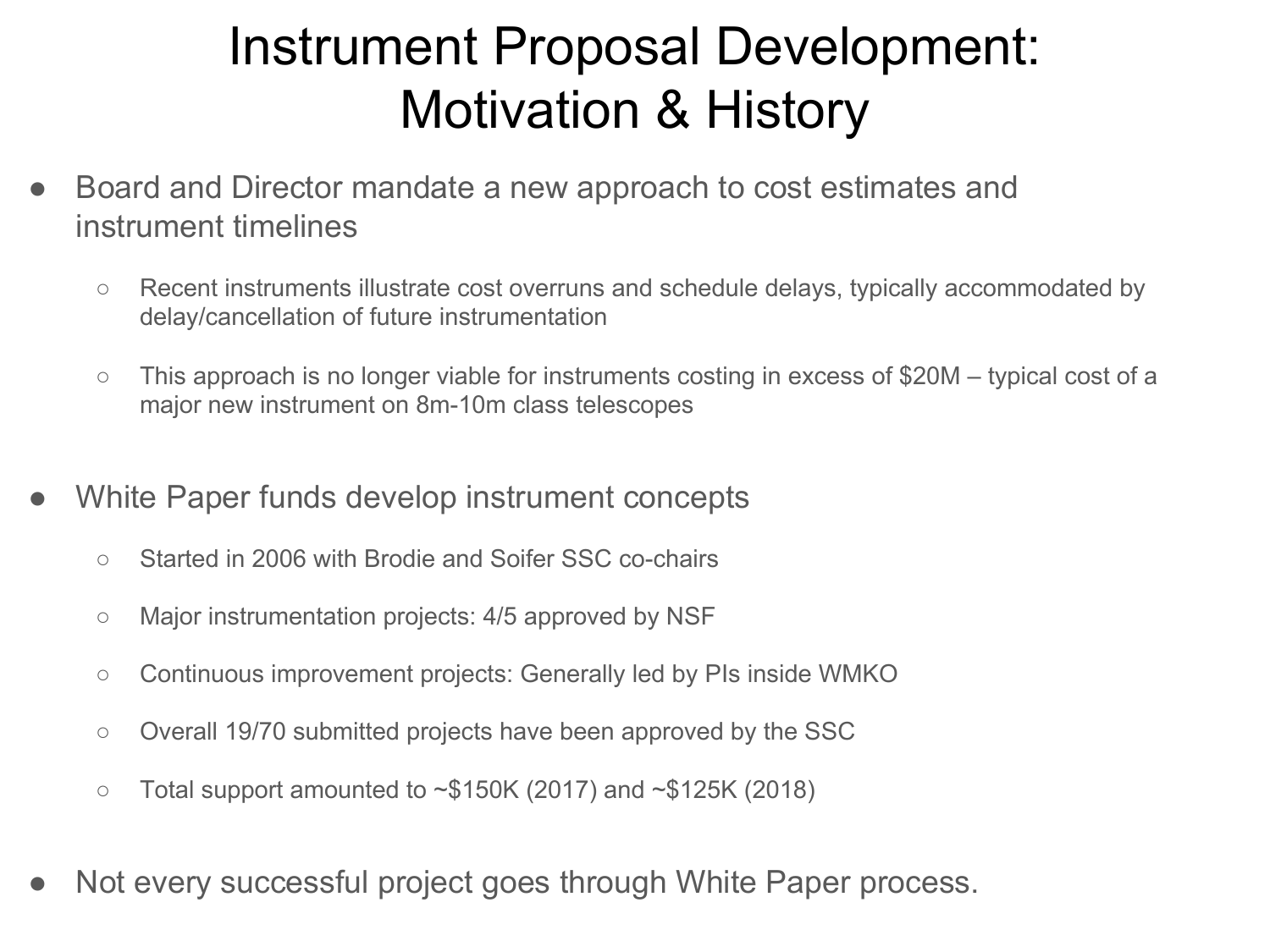# Instrument Proposal Development: Advantages and Deficiencies

- Advantages:
	- Funds provide motivation for development team, graduate student hires, additional support from external funding
	- SSC Review ensures alignment with overall strategic plan
	- Provides mechanism for major instrument initiatives
- Deficiencies:
	- PI expectations are not clearly defined (reporting times, award duration, end products, etc)
	- Funding issues: Majority allocated to science case development, underfunded for large instrument concept studies, no external budget or schedule review.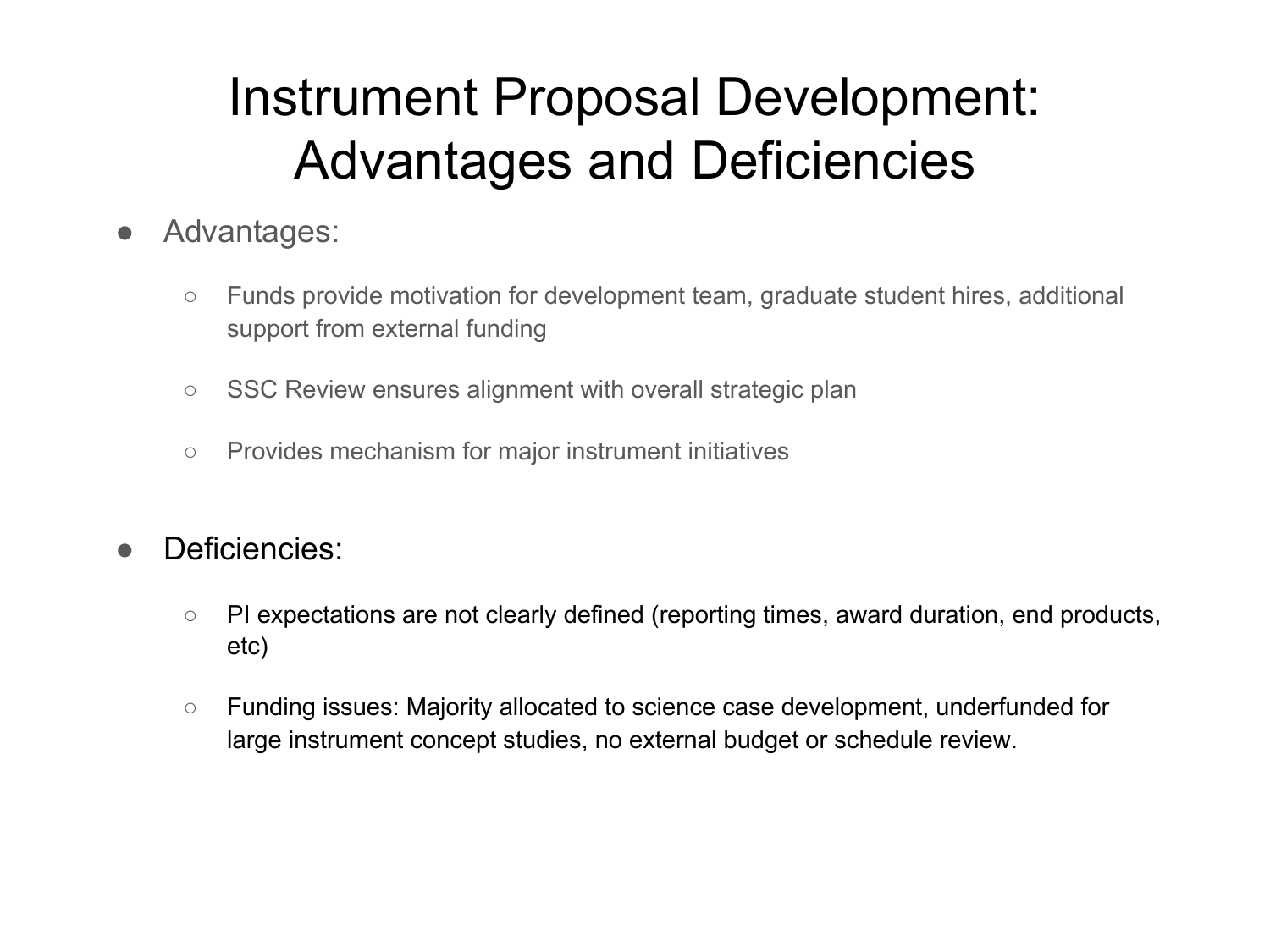# Instrument Proposal Development: Budget Recommendations

Example budgets of past proposals demonstrate that detailed budget justifications, outlining schedules and deliverables, are necessary.

- Keck will organize proposal reviews (red) teams and budget reviews by the Observatory
- Require budget justification in white papers/conceptual design proposals outlining time and effort
- Define process and PI expectations through online documentation
- Maintain flexibility of funding between white paper and design study proposals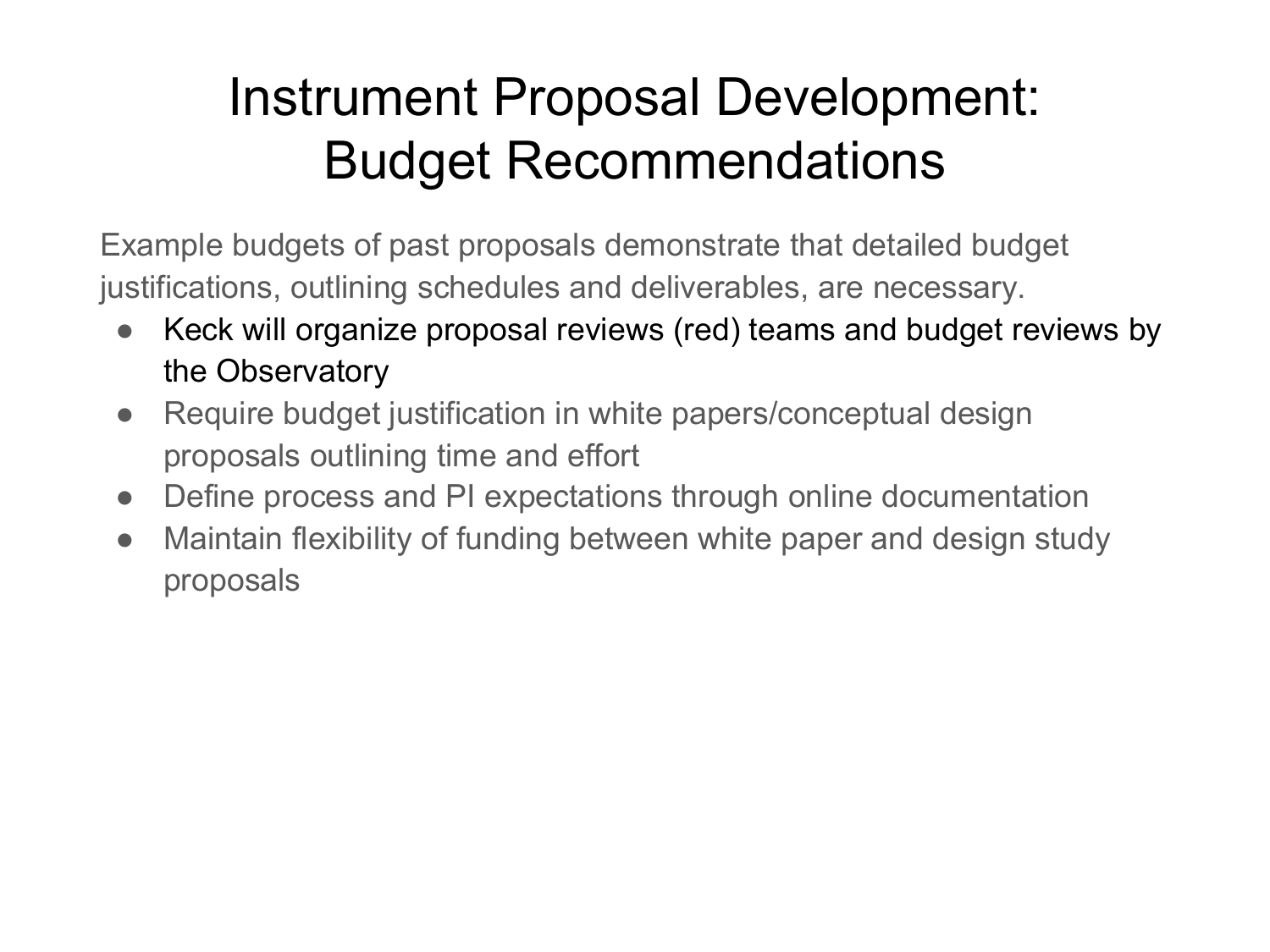# Instrument Proposal Development: Schedule Recommendations

- Proposed Instrument Incubation Cycle (IIC) by M. Kassis provides concrete timeline and plan for instrument development.
- SSC provides multiple points of approval over a 2.5-yr period starting in June
- May allow PIs to enter at later stages or fast-track only if applicable.
- This process is not just about funding, but also about timing, guidance, mentorship provided by the Observatory and the SSC to proposing teams.
- Use Keck Science Meeting to advertise the IIC and process
- SSC to work on online documentation including IIC (e.g., schedule), white paper call, PI expectations, and funding. To be available prior to June.
- Reassess timeline w.r.t. NSF proposal deadlines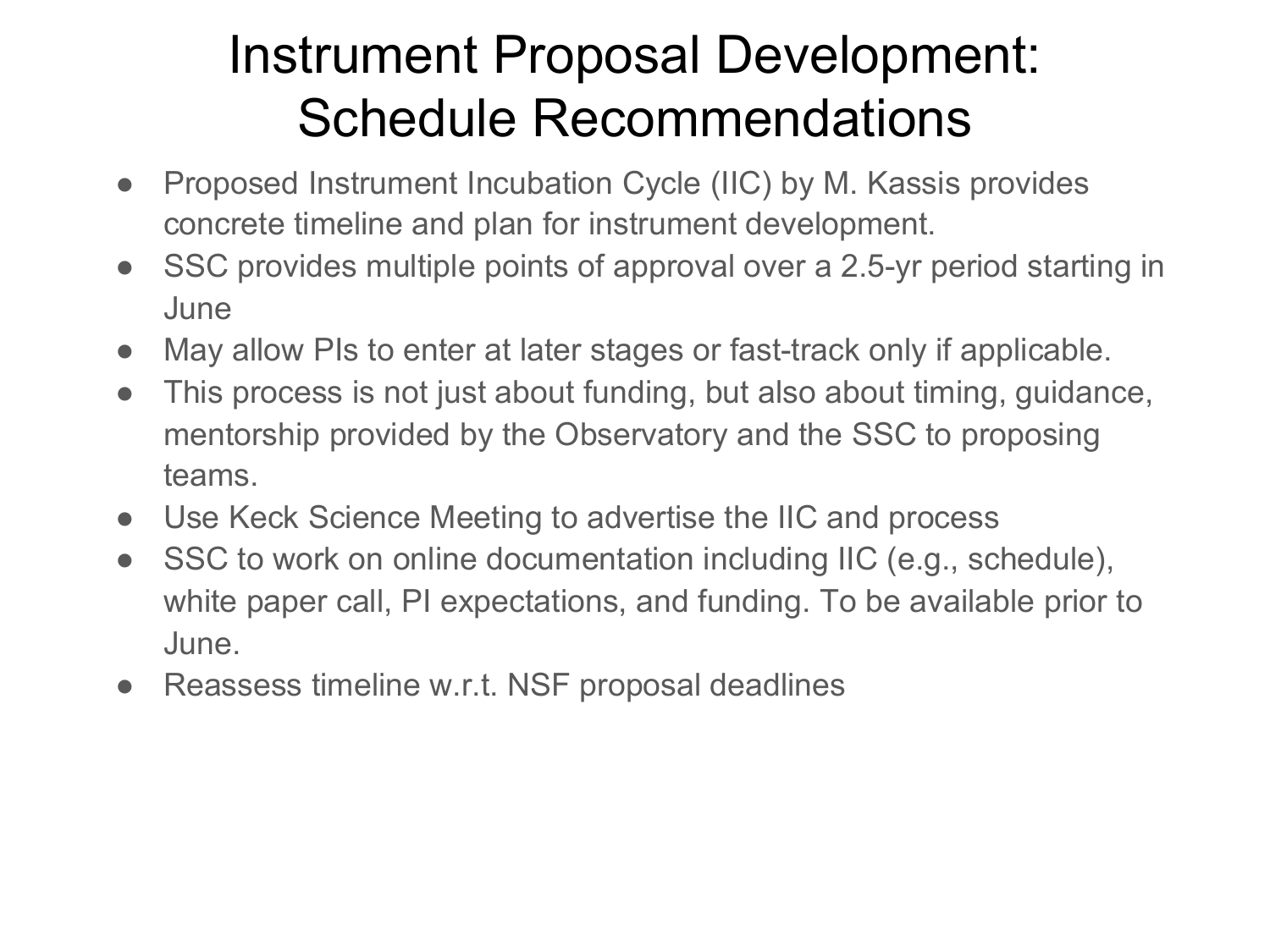### Call for White Papers

- Draft call for white papers (\$125K/proposal, \$250K/SD), which follows Kassis' proposed instrument development process is available online.
- It includes a link to the online guidelines for Keck instrument development
- The call is for both new white papers and system design proposals
- Due June 8, 2018
- The call encourages projects that reflect the Keck Strategic Plan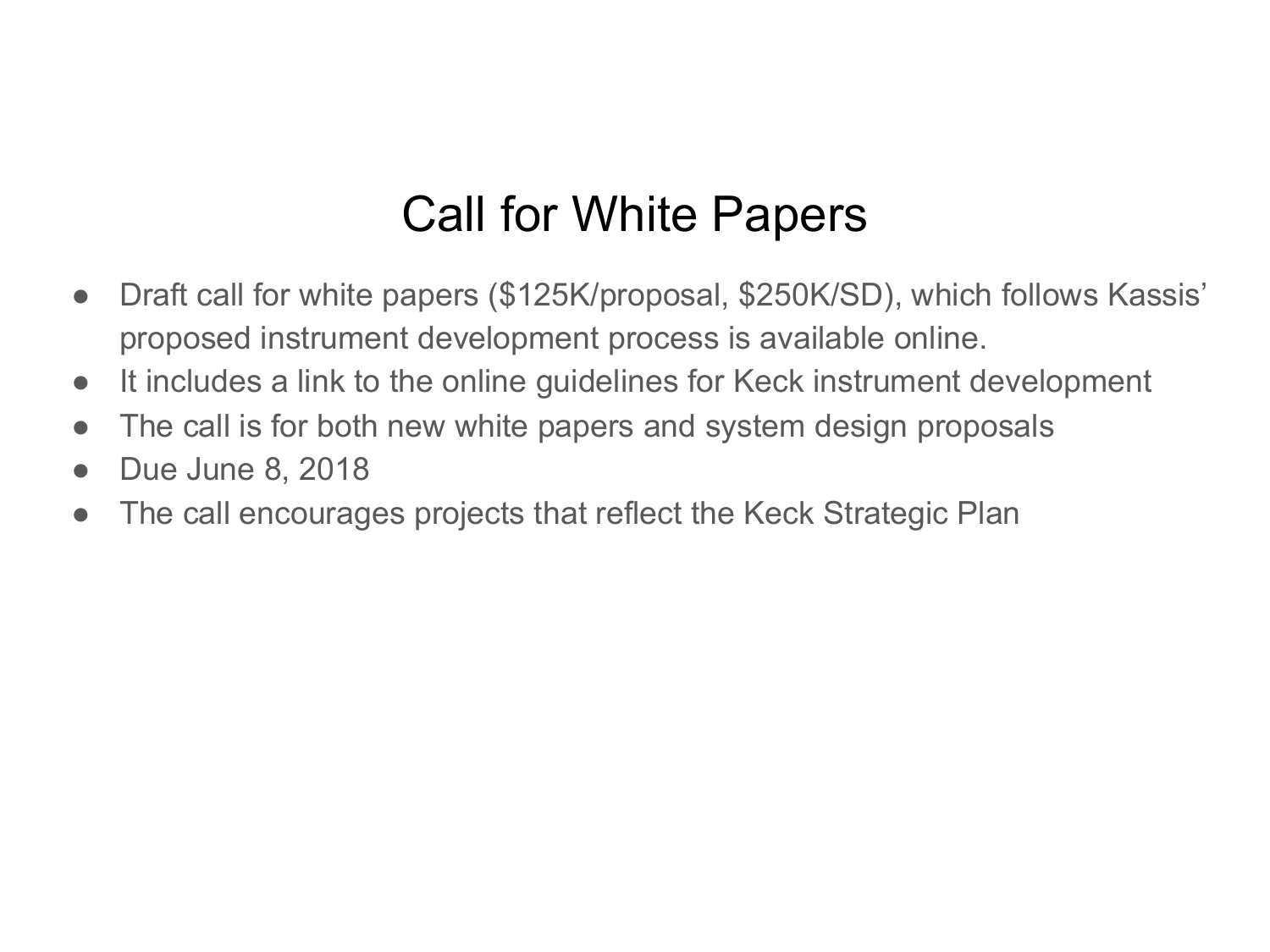# Recommendations to WMKO

- Request to schedulers to have laser checkouts done at beginning of night if possible
	- Item from Feb 2018 not discussed at April 2018 meeting
- Improve audio for remote participants at SSC meetings
	- Tried out zoom for April 2018 SSC meeting but still need to explore options for audio/microphones
- Ensure fits metadata for slitmask data should include object coordinates
	- Item from Feb 2018 not discussed at April 2018 meeting
- SSC wishes to monitor publication rates per instrument per observing night and requests that WMKO present this information at a future meeting
- Consider modifying MOSFIRE operations to maximize lifetime of CSU: May want to switch between what slit bars are used for common configurations every few years
- Consider adding weather related information to KOA such as seeing, humidity, cloud cover, WxCenter Maps, etc. In some cases put into headers, others make searchable in UI queries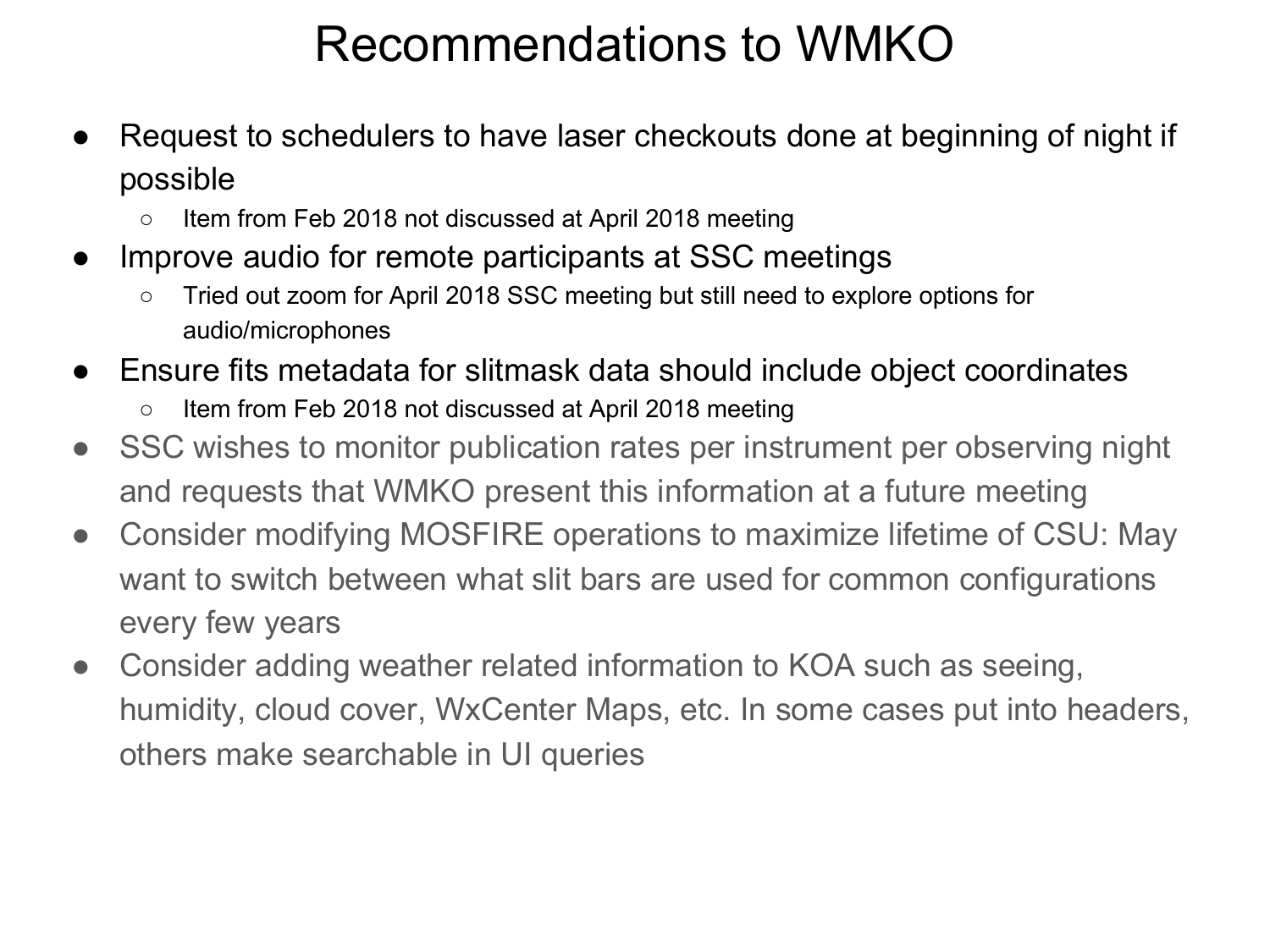#### Action Items-1

- Prepare comparison of NIRES, NIRSPEC low RES, and MOSFIRE sensitivities in at least 1 band
- Prepare comparison of NIRES and X-shooter sensitivity at all NIRES wavelengths
- TDA readiness of all instruments be summarized in a table on a TDA page
- Present metric showing load of prioritized tasks on staff to ensuring efficiency and avoiding overload.